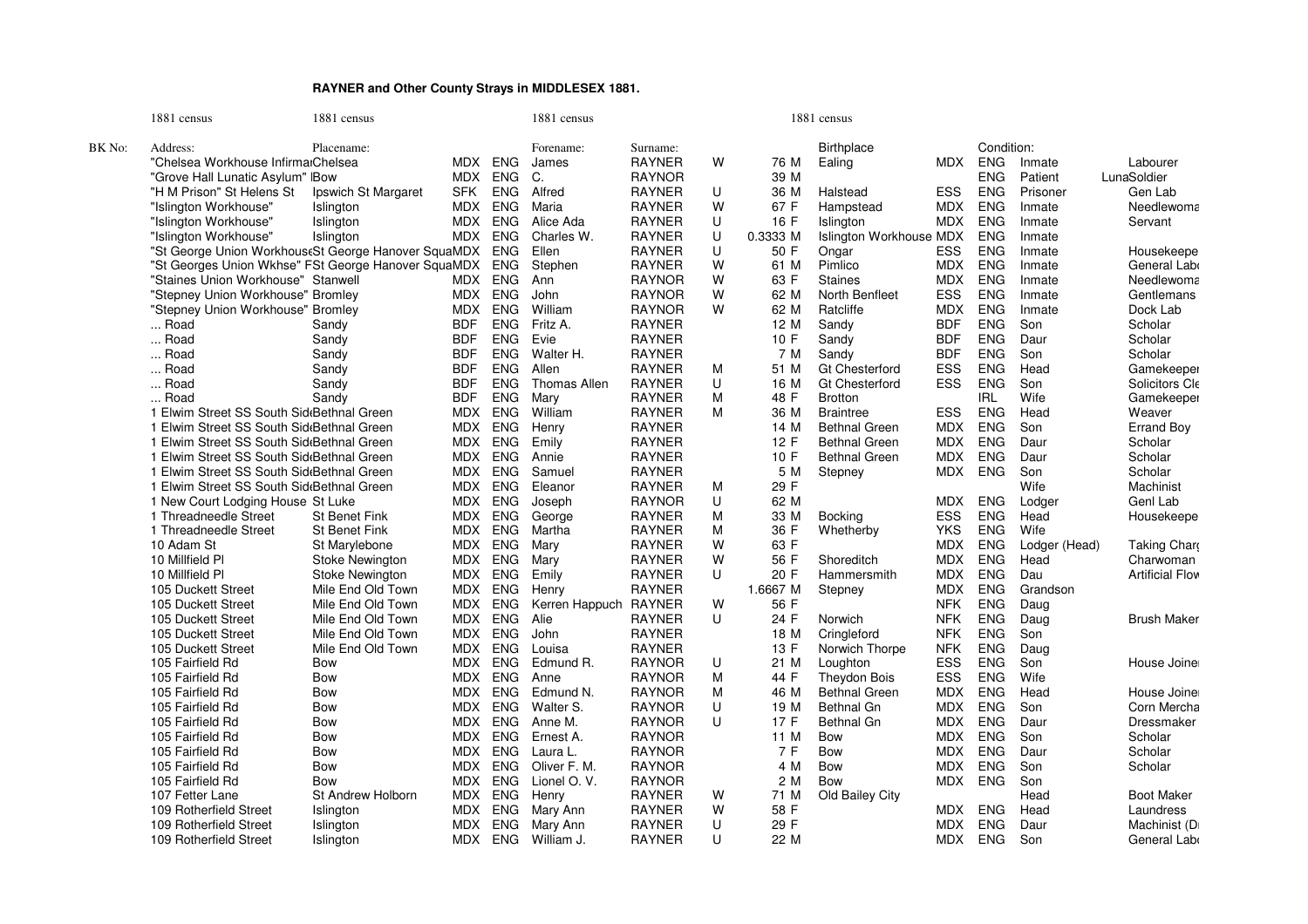| 117 Caledonian Road    | Islington         |            | MDX ENG    | Walter                  | <b>RAYNER</b> | U | 42 M     | Earles Colne            | ESS        | <b>ENG</b> | Lodger                          | Hackney Car             |
|------------------------|-------------------|------------|------------|-------------------------|---------------|---|----------|-------------------------|------------|------------|---------------------------------|-------------------------|
| 119 Parnell Rd         | Bow               | MDX        | ENG        | Henry W.                | <b>RAYNER</b> | M | 53 M     | Stanford                | ESS        | <b>ENG</b> | Head                            | <b>Bricklayer</b>       |
| 119 Parnell Rd         | Bow               | MDX        | ENG        | Elizabeth               | <b>RAYNER</b> | M | 56 F     | Southwark               | <b>SRY</b> | <b>ENG</b> | Wife                            |                         |
| 12 Bransford St        | Kensington        | MDX        | <b>ENG</b> | Geo.                    | <b>RAYNER</b> | M | 40 M     |                         | <b>SRY</b> | <b>ENG</b> | Head                            | Navvy (Labo             |
| 12 Bransford St        | Kensington        | MDX        | <b>ENG</b> | Elizth.                 | <b>RAYNER</b> | M | 56 F     | St Margaret Westminster |            |            | Wife                            |                         |
| 12 Bransford St        | Kensington        | MDX        | <b>ENG</b> | Geo.                    | <b>RAYNER</b> | U | 13 M     | <b>Notting Hill</b>     |            |            | Son                             |                         |
| 12 Bransford St        | Kensington        |            | MDX ENG    | John                    | <b>RAYNER</b> | U | 11 M     | <b>Notting Hill</b>     |            |            | Son                             |                         |
| 12 Burkitts Lane       | Sudbury St Peter  | <b>SFK</b> | <b>ENG</b> | Florence                | <b>RAYNER</b> | U | 18 F     | Halstead                | ESS        | <b>ENG</b> | Boarder ((Lodger)) Pupil Teache |                         |
| 12 Burkitts Lane       | Sudbury St Peter  | <b>SFK</b> | <b>ENG</b> | Isabella                | <b>RAYNER</b> | U | 17 F     | Halstead                | <b>ESS</b> | <b>ENG</b> | Boarder ((Lodger)) Dressmaker   |                         |
| 12 Haldane Road        | Fulham            | MDX        | <b>ENG</b> | Daniel                  | <b>RAYNER</b> | W | 62 M     | Halstead                | <b>ESS</b> | <b>ENG</b> | Head                            | <b>State Porter</b>     |
| 12 Haldane Road        | Fulham            | <b>MDX</b> | <b>ENG</b> | Sophia                  | <b>RAYNER</b> | U | 70 F     | Halstead                | <b>ESS</b> | <b>ENG</b> | Sister                          | Housekeepe              |
| 12 Haldane Road        | Fulham            | MDX        | ENG        | Arthur L.               | <b>RAYNER</b> | U | 26 M     | Chelsea                 | <b>MDX</b> | <b>ENG</b> | Son                             | <b>Articled Clerl</b>   |
|                        | Fulham            | MDX        | ENG        |                         | <b>RAYNER</b> | U | 24 F     | Pimlico                 | <b>MDX</b> | <b>ENG</b> | Daur                            | No Employ               |
| 12 Haldane Road        |                   |            |            | Harriett                |               |   | 22 M     |                         |            |            |                                 |                         |
| 12 Haldane Road        | Fulham            | MDX        | <b>ENG</b> | Henry                   | <b>RAYNER</b> | U |          | Pimlico                 | <b>MDX</b> | <b>ENG</b> | Son                             | Commercial              |
| 12 Haldane Road        | Fulham            | MDX        | <b>ENG</b> | Annie                   | <b>RAYNER</b> | U | 18 F     | Pimlico                 | <b>MDX</b> | <b>ENG</b> | Daur                            | School Teac             |
| 12 Haldane Road        | Fulham            | MDX.       | <b>ENG</b> | Arthur L.               | RAYNER        | U | 26 M     | Chelsea                 | MDX        | <b>ENG</b> | Son                             | <b>Articled Clerl</b>   |
| 121 Skidmore St        | Mile End Old Town |            | MDX ENG    | Robert                  | <b>RAYNER</b> | M | 56 M     | St Lukes                | <b>MDX</b> | <b>ENG</b> | Head                            | Back & Vat M            |
| 121 Skidmore St        | Mile End Old Town | MDX        | <b>ENG</b> | Elizabh.                | <b>RAYNER</b> | M | 50 F     | Stepney                 | <b>MDX</b> | <b>ENG</b> | Wife                            |                         |
| 121 Skidmore St        | Mile End Old Town |            | MDX ENG    | Lydia                   | <b>RAYNER</b> | U | 21 F     | Stepney                 | <b>MDX</b> | <b>ENG</b> | Dau                             |                         |
| 124 St Johns Rd        | Islington         | MDX        | <b>ENG</b> | Emily E.                | <b>RAYNER</b> | U | 28 F     | Halstead                | <b>ESS</b> | <b>ENG</b> | Head                            | Dressmaker              |
| 128 Tottenham Court Rd | St Pancras        | MDX        | <b>ENG</b> | Caroline                | <b>RAYNER</b> | W | 62 F     | Wivenhoe                | <b>ESS</b> | <b>ENG</b> | Head                            | Tobacconist             |
| 128 Tottenham Court Rd | <b>St Pancras</b> | MDX        | <b>ENG</b> | Frederick               | <b>RAYNER</b> | U | 23 M     | London                  | <b>MDX</b> | <b>ENG</b> | Son                             | Layet Salesn            |
| 128 Tottenham Court Rd | <b>St Pancras</b> | MDX        | <b>ENG</b> | Thomas                  | <b>RAYNER</b> | U | 19 M     | London                  | <b>MDX</b> | <b>ENG</b> | Son                             | Tobacconist             |
| 13 East St             | St George Martyr  |            | MDX ENG    | Elizabeth               | <b>RAYNER</b> | U | 69 F     | <b>St Clement</b>       | <b>MDX</b> | <b>ENG</b> | Aunt                            |                         |
| 13 Glos Place          | St Marylebone     | MDX        | ENG        | George                  | <b>RAYNER</b> | U | 30 M     | Rivenhall               | ESS        | <b>ENG</b> | Serv                            | Valet Dom S             |
| 14 Charles St          | Shoreditch        | MDX        | <b>ENG</b> | Samuel F.               | <b>RAYNER</b> | M | 43 M     | Maldon                  | <b>ESS</b> | <b>ENG</b> | Head                            | Coach Trimn             |
| 14 Charles St          | Shoreditch        | MDX        | ENG        | Isabella T.             | <b>RAYNER</b> | M | 42 F     | Mile End                | <b>MDX</b> | <b>ENG</b> | Wife                            |                         |
| 14 Charles St          | Shoreditch        | MDX        | <b>ENG</b> | Samuel                  | <b>RAYNER</b> | U | 16 M     | Hackney                 | <b>MDX</b> | <b>ENG</b> | Son                             | <b>Errand Boy</b>       |
| 14 Charles St          | Shoreditch        |            | MDX ENG    | Minnie                  | RAYNER        |   | 14 F     | Hackney                 | MDX        | <b>ENG</b> | Daur                            | Scholar                 |
| 14 Charles St          | Shoreditch        | MDX        | <b>ENG</b> | Edwin                   | <b>RAYNER</b> |   | 12 M     | Hackney                 | <b>MDX</b> | <b>ENG</b> | Son                             | Scholar                 |
| 14 Charles St          | Shoreditch        | MDX        | ENG        | Arthur                  | <b>RAYNER</b> |   | 10 M     | Fulham                  | <b>MDX</b> | <b>ENG</b> | Son                             | Scholar                 |
| 14 Charles St          | Shoreditch        | MDX        | ENG        | William                 | <b>RAYNER</b> |   | 8 M      | Fulham                  | <b>MDX</b> | <b>ENG</b> | Son                             | Scholar                 |
| 14 Charles St          | Shoreditch        | MDX        | <b>ENG</b> | Emily                   | <b>RAYNER</b> |   | 5 F      | Westminster             | <b>MDX</b> | <b>ENG</b> | Daur                            | Scholar                 |
| 14 Charles St          | Shoreditch        |            | MDX ENG    | Henry                   | <b>RAYNER</b> |   | 0.3333 M | Hackney                 | <b>MDX</b> | <b>ENG</b> | Son                             |                         |
| 14 Kilburn Priory      | Hampstead         | MDX        | ENG        | Sarah                   | <b>RAYNER</b> | U | 31 F     | Chesterford             | ESS        | <b>ENG</b> | Serv                            | Cook                    |
| 16 Nailour St          | Islington         | MDX        | <b>ENG</b> | Joseph                  | <b>RAYNER</b> | M | 28 M     | <b>Stamford Rivers</b>  | <b>ESS</b> | <b>ENG</b> | Head                            | <b>Bricklayer</b>       |
| 16 Nailour St          | Islington         | MDX        | <b>ENG</b> | Julia Clara             | <b>RAYNER</b> | M | 25 F     |                         | <b>MDX</b> | <b>ENG</b> | Wife                            |                         |
| 16 Richmond Villas     | Islington         | MDX        | ENG        | Richd.                  | <b>RAYNER</b> | M | 39 M     | Castle Hedingham        | ESS        | <b>ENG</b> | Head                            | Manchester <sup>'</sup> |
| 16 Richmond Villas     | Islington         | MDX        | ENG        | John Langley            | <b>RAYNER</b> |   | 8 M      | Islington               | <b>MDX</b> | <b>ENG</b> | Son                             | Scholar                 |
| 16 Richmond Villas     | Islington         | MDX        | <b>ENG</b> | George Herbert          | <b>RAYNER</b> |   | 7 M      | Islington               | <b>MDX</b> | <b>ENG</b> | Son                             | Scholar                 |
| 16 Richmond Villas     | Islington         | MDX ENG    |            | <b>Richard Jeoffrey</b> | RAYNER        |   | 5 M      | Islington               | <b>MDX</b> | <b>ENG</b> | Son                             | Scholar                 |
| 16 Richmond Villas     |                   | MDX        | <b>ENG</b> | <b>Millicent Mary</b>   | <b>RAYNER</b> |   | 3 F      |                         | <b>MDX</b> | <b>ENG</b> | Dau                             | Scholar                 |
|                        | Islington         |            |            |                         |               |   | 2F       | Islington               |            | <b>ENG</b> | Dau                             |                         |
| 16 Richmond Villas     | Islington         | MDX        | <b>ENG</b> | Edith                   | <b>RAYNER</b> |   |          | Islington               | <b>MDX</b> |            |                                 |                         |
| 16 Richmond Villas     | Islington         | MDX        | ENG        | Mary Agnes              | <b>RAYNER</b> | M | 34 F     | Manchester              |            | <b>ENG</b> | Wife                            |                         |
| 16 Up Berkeley St      | St Marylebone     | MDX        | <b>ENG</b> | Mary A.                 | RAYNER        | U | 30 F     | <b>Braintree</b>        | ESS        | <b>ENG</b> | Servant                         | Housemaid               |
| 17 Goldsmith Row       | Shoreditch        |            | MDX ENG    | William                 | <b>RAYNER</b> | M | 55 M     | Malden                  | <b>ESS</b> | <b>ENG</b> | Head                            | Leather Selle           |
| 17 Goldsmith Row       | Shoreditch        | MDX        | ENG        | Caroline                | <b>RAYNER</b> | M | 56 F     | London                  | <b>MDX</b> | <b>ENG</b> | Wife                            |                         |
| 17 Goldsmith Row       | Shoreditch        | MDX        | <b>ENG</b> | William W.              | <b>RAYNER</b> | U | 18 M     | Shoreditch              | <b>MDX</b> | <b>ENG</b> | Son                             | Leather Selle           |
| 17 Goldsmith Row       | Shoreditch        | MDX        | <b>ENG</b> | Edwin                   | <b>RAYNER</b> |   | 14 M     | Shoreditch              | <b>MDX</b> | <b>ENG</b> | Son                             | Leather Selle           |
| 17 Pembury Grove       | Hackney           | MDX        | <b>ENG</b> | Sarah                   | <b>RAYNER</b> | W | 70 F     | Colchester              |            |            | Head ((Lodger))                 | Casual Occu             |
| 17 Pembury Grove       | Hackney           | MDX        | ENG        | Louisa                  | <b>RAYNER</b> | U | 66 F     | Colchester              |            |            | Visitor                         | Cook Domes              |
| 18 Hardington Street   | St Marylebone     | MDX        | <b>ENG</b> | Lizzie                  | <b>RAYNOR</b> | U | 29 F     | <b>Gt Chesterforth</b>  | ESS        | <b>ENG</b> | Sister                          | Dressmaker              |
| 180 Stanhope St        | <b>St Pancras</b> |            | MDX ENG    | Mary                    | <b>RAYNER</b> | U | 72 F     | Woburn                  | <b>BDF</b> | <b>ENG</b> | Lodger (Head)                   | Annuitant               |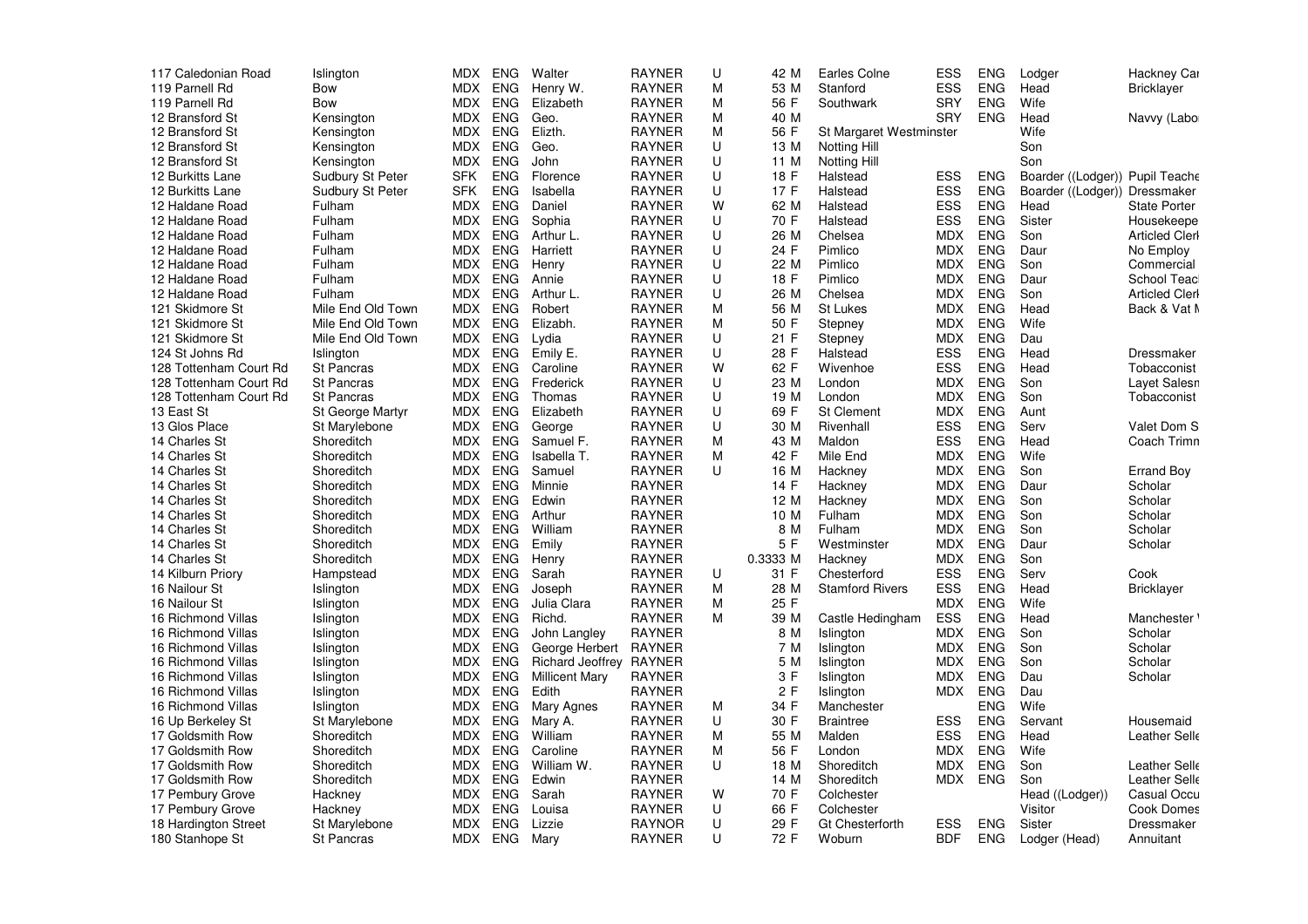| 181 St John St            | Clerkenwell                | MDX        | ENG        | George W.     | <b>RAYNER</b> | U | 16 M     | Plaistow                  | <b>ESS</b> | <b>ENG</b> | Son      | <b>Printers Mac</b>  |
|---------------------------|----------------------------|------------|------------|---------------|---------------|---|----------|---------------------------|------------|------------|----------|----------------------|
| 181 St John St            | Clerkenwell                | MDX        | ENG        | George A.     | <b>RAYNER</b> | M | 33 M     | Marylebone                | <b>MDX</b> | <b>ENG</b> | Head     | <b>Chemists As</b>   |
| 181 St John St            | Clerkenwell                | MDX ENG    |            | Rebecca M.    | <b>RAYNER</b> | M | 32 F     | Bermondsey                | <b>SRY</b> | <b>ENG</b> | Wife     |                      |
| 183 St John St            | Clerkenwell                | <b>MDX</b> | <b>ENG</b> | George        | <b>RAYNER</b> | M | 45 M     | North Bamfleet            | <b>ESS</b> | <b>ENG</b> | Head     | Coffee Hous          |
| 183 St John St            | Clerkenwell                | MDX ENG    |            | Henrietta C.  | <b>RAYNER</b> | M | 43 F     | Stratford                 | <b>ESS</b> | <b>ENG</b> | Wife     |                      |
| 183 St John St            | Clerkenwell                | MDX.       | ENG        | Francis J.    | <b>RAYNER</b> | U | 23 M     | Rotherhithe               | <b>SRY</b> | <b>ENG</b> | Son      | Coffee Hous          |
| 2 Blandford St            | St Marylebone              | MDX        | ENG        | William       | <b>REYNOR</b> | M | 75 M     |                           | <b>DUB</b> |            | Head     | Fitter               |
| 2 Blandford St            | St Marylebone              | MDX ENG    |            | Catherine     | <b>REYNOR</b> | M | 60 F     |                           | <b>DUB</b> |            | Wife     |                      |
| 2 Blandford St            | St Marylebone              | MDX        | ENG        | Mary E.       | <b>REYNOR</b> | U | 34 F     |                           | <b>DUB</b> |            | Daur     | Dressmaker           |
| 2 Blandford St            | St Marylebone              | MDX ENG    |            | Georgina      | <b>REYNOR</b> | U | 25 F     |                           | <b>DUB</b> |            | Daur     | Dressmaker           |
| 2 Blandford St            | St Marylebone              | MDX        | <b>ENG</b> | Kate R.       | <b>REYNOR</b> | U | 22 F     |                           | <b>DUB</b> |            | Daur     | Dressmaker           |
| 2 Grn Hall Cottages       | Greenford                  | MDX        | <b>ENG</b> | Jane          | <b>RAYNER</b> | M | 54 F     | Penn                      | <b>BKM</b> | <b>ENG</b> | Wife     |                      |
| 2 Grn Hall Cottages       | Greenford                  | MDX        | <b>ENG</b> | Alice         | <b>RAYNER</b> |   | 11 F     | Lewisham                  | <b>KEN</b> | <b>ENG</b> | Grandaur | Scholar              |
| 2 Grn Hall Cottages       | Greenford                  | MDX        | <b>ENG</b> | John          | <b>RAYNER</b> | M | 57 M     | Pinner                    | <b>MDX</b> | <b>ENG</b> | Head     | <b>Hay Binder</b>    |
| 2 Grn Hall Cottages       | Greenford                  | <b>MDX</b> | <b>ENG</b> | James         | <b>RAYNER</b> | U | 22 M     | Sudbury                   | <b>MDX</b> | <b>ENG</b> | Son      | Groom                |
| 2 Grn Hall Cottages       | Greenford                  | MDX        | <b>ENG</b> | Arthur        | <b>RAYNER</b> |   | 12 M     | Greenford                 | <b>MDX</b> | <b>ENG</b> | Son      | Scholar              |
| 2 London Place            | Hackney                    | MDX ENG    |            | Thomas        | <b>RAYNER</b> | м | 36 M     | Hackney                   | MDX        | <b>ENG</b> | Head     | <b>Butcher</b>       |
| 2 London Place            |                            | <b>MDX</b> | <b>ENG</b> | Thomas        | <b>RAYNER</b> |   | 12 M     |                           | <b>MDX</b> | <b>ENG</b> | Son      |                      |
|                           | Hackney                    |            | <b>ENG</b> |               | <b>RAYNER</b> |   |          | Hackney<br><b>B</b> Green | <b>MDX</b> | <b>ENG</b> | Son      |                      |
| 2 London Place            | Hackney                    | MDX        |            | William       |               |   | 10 M     |                           |            |            |          |                      |
| 2 London Place            | Hackney                    | MDX        | <b>ENG</b> | Albert E.     | <b>RAYNER</b> |   | 0.9167 M | Hackney                   | <b>MDX</b> | <b>ENG</b> | Son      |                      |
| 2 London Place            | Hackney                    | <b>MDX</b> | <b>ENG</b> | Eleanor A.    | <b>RAYNER</b> |   | 15F      | <b>B</b> Green            | <b>MDX</b> | <b>ENG</b> | Daur     |                      |
| 2 London Place            | Hackney                    | MDX        | <b>ENG</b> | Elizabeth     | <b>RAYNER</b> |   | 7 F      | Hackney                   | <b>MDX</b> | <b>ENG</b> | Daur     |                      |
| 2 London Place            | Hackney                    | MDX        | <b>ENG</b> | Emily         | <b>RAYNER</b> |   | 5 F      | Hackney                   | <b>MDX</b> | <b>ENG</b> | Daur     |                      |
| 2 London Place            | Hackney                    | MDX        | ENG        | Harriett      | <b>RAYNER</b> |   | 3 F      | Hackney                   | <b>MDX</b> | <b>ENG</b> | Daur     |                      |
| 2 London Place            | Hackney                    | <b>MDX</b> | <b>ENG</b> | William       | <b>RAYNER</b> | м | 67 M     | Hackney                   | <b>MDX</b> | <b>ENG</b> | Lodger   | <b>Bricklayer</b>    |
| 2 London Place            | Hackney                    | MDX        | <b>ENG</b> | Maryann       | <b>RAYNER</b> | M | 60 F     | Shoreditch                | <b>MDX</b> | <b>ENG</b> | Lodger   |                      |
| 2 London Place            | Hackney                    | MDX        | <b>ENG</b> | Eleanor A.    | <b>RAYNER</b> | M | 37 F     | <b>Brixton</b>            | <b>SRY</b> | <b>ENG</b> | Wife     |                      |
| 2 Myrtle Road             | Ipswich St Clement         | <b>SFK</b> | <b>ENG</b> | John          | <b>RAYNER</b> | M | 45 M     | Gestingthorpe             | ESS        | <b>ENG</b> | Head     | <b>Engine Fitter</b> |
| 2 Myrtle Road             | Ipswich St Clement         | <b>SFK</b> | <b>ENG</b> | Jane H.       | <b>RAYNER</b> | M | 44 F     | Ipswich                   | <b>SFK</b> | <b>ENG</b> | Wife     |                      |
| 2 Myrtle Road             | Ipswich St Clement         | <b>SFK</b> | <b>ENG</b> | Ada           | <b>RAYNER</b> | U | 19 F     | Ipswich                   | <b>SFK</b> | <b>ENG</b> | Daur     | Pupil Teache         |
| 2 Myrtle Road             | Ipswich St Clement         | <b>SFK</b> | ENG        | Charles       | <b>RAYNER</b> | U | 17 M     | Ipswich                   | <b>SFK</b> | <b>ENG</b> | Son      | Engine Turn          |
| 2 Myrtle Road             | Ipswich St Clement         | <b>SFK</b> | <b>ENG</b> | Frederick     | <b>RAYNER</b> |   | 15 M     | Ipswich                   | <b>SFK</b> | <b>ENG</b> | Son      | Engine Turn          |
| 2 Myrtle Road             | Ipswich St Clement         | <b>SFK</b> | <b>ENG</b> | Ernest        | <b>RAYNER</b> |   | 11 M     | Ipswich                   | <b>SFK</b> | <b>ENG</b> | Son      | Scholar              |
| 2 Myrtle Road             | Ipswich St Clement         | <b>SFK</b> | <b>ENG</b> | Bessie        | <b>RAYNER</b> |   | 7 F      | Ipswich                   | <b>SFK</b> | <b>ENG</b> | Daur     | Scholar              |
| 2 Myrtle Road             | Ipswich St Clement         | <b>SFK</b> | <b>ENG</b> | Frank         | <b>RAYNER</b> |   | 5 M      | Ipswich                   | <b>SFK</b> | <b>ENG</b> | Son      | Scholar              |
| 2 Observatory Gardens     | Kensington                 | <b>MDX</b> | <b>ENG</b> | Winifred M.   | <b>RAYNER</b> |   | 10 F     | St James                  | <b>MDX</b> | <b>ENG</b> | Daur     | Scholar              |
| 2 Observatory Gardens     | Kensington                 | MDX        | <b>ENG</b> | Francis W.M.  | <b>RAYNER</b> |   | 8 M      | St James                  | <b>MDX</b> | <b>ENG</b> | Son      | Scholar              |
| 2 Observatory Gardens     | Kensington                 | MDX        | <b>ENG</b> | Kathleen M.   | <b>RAYNER</b> |   | 6 F      | St James                  | <b>MDX</b> | <b>ENG</b> | Daur     | Scholar              |
| 2 Observatory Gardens     | Kensington                 | MDX        | <b>ENG</b> | Ethel M.J.    | <b>RAYNER</b> |   | 5 F      | Kensington                | <b>MDX</b> | <b>ENG</b> | Daur     | Scholar              |
| 2 Observatory Gardens     | Kensington                 | MDX        | <b>ENG</b> | Reginald C.J. | <b>RAYNER</b> |   | 0.8333 M | Kensington                | <b>MDX</b> | <b>ENG</b> | Son      |                      |
| 2 Observatory Gardens     | Kensington                 | MDX        | <b>ENG</b> | Alice T.M.    | <b>RAYNER</b> | M | 41 F     | Streatham                 | <b>SRY</b> | <b>ENG</b> | Wife     |                      |
| 2 Observatory Gardens     | Kensington                 | MDX        | <b>ENG</b> | William St.M. | <b>RAYNER</b> | M | 59 M     | Abergavenny               |            | <b>WLS</b> | Head     | <b>Russian Mer</b>   |
| 2 Odessa Villas Spring Rd | Ipswich St Helen           | <b>SFK</b> | <b>ENG</b> | Wm.           | <b>RAYNER</b> | M | 41 M     | Chelmsford                | <b>ESS</b> | <b>ENG</b> | Head     | Auctioneer           |
| 2 Odessa Villas Spring Rd | Ipswich St Helen           | <b>SFK</b> | <b>ENG</b> | Louisa        | <b>RAYNER</b> | M | 39 F     | Harwich                   | <b>ESS</b> | <b>ENG</b> | Wife     |                      |
| 2 Petwin Place            | Westminster St MargaretMDX |            | ENG        | Hannah        | <b>RAYNER</b> | W | 76 F     | Kensington                | <b>MDX</b> | <b>ENG</b> | Lodger   | Supported B          |
| 2 Petwin Place            | Westminster St MargaretMDX |            | ENG        | Hannah        | <b>RAYNER</b> | U | 43 F     | <b>Brompton</b>           | <b>MDX</b> | <b>ENG</b> | Lodger   | Sempstress           |
| 2 Railway Station         | Bury St Edmunds St JamSFK  |            | <b>ENG</b> | William       | <b>RAYNER</b> | M | 36 M     | <b>Braintree</b>          | <b>ESS</b> | <b>ENG</b> | Head     | Railway Insp         |
| 2 Railway Station         | Bury St Edmunds St JamSFK  |            | ENG        | Frederick     | <b>RAYNER</b> |   | 7 M      | Colchester                | <b>ESS</b> | <b>ENG</b> | Son      | Scholar              |
| 2 Railway Station         | Bury St Edmunds St JamSFK  |            | ENG        | Harry         | <b>RAYNER</b> |   | 5 M      | Colchester                | <b>ESS</b> | <b>ENG</b> | Son      | Scholar              |
| 2 Railway Station         | Bury St Edmunds St JamSFK  |            | <b>ENG</b> | Florence      | <b>RAYNER</b> |   | 3 F      | Colchester                | ESS        | <b>ENG</b> | Daur     |                      |
| 2 Railway Station         | Bury St Edmunds St JamSFK  |            | <b>ENG</b> | Elizabeth     | <b>RAYNER</b> | M | 38 F     | Little Glemham            | <b>SFK</b> | <b>ENG</b> | Wife     |                      |
| 20 (A) Sidney Grove       | Islington                  | MDX        | <b>ENG</b> | John          | <b>RAYNER</b> |   | 62 M     | Holborn                   | <b>MDX</b> | <b>ENG</b> | Widr     | Tailor               |
| 20 Antcliffe St           | Mile End Old Town          |            | MDX ENG    | May.          | <b>RAYNER</b> | w | 56 F     | Bow                       | <b>MDX</b> | <b>ENG</b> |          | Needlewoma           |
|                           |                            |            |            |               |               |   |          |                           |            |            |          |                      |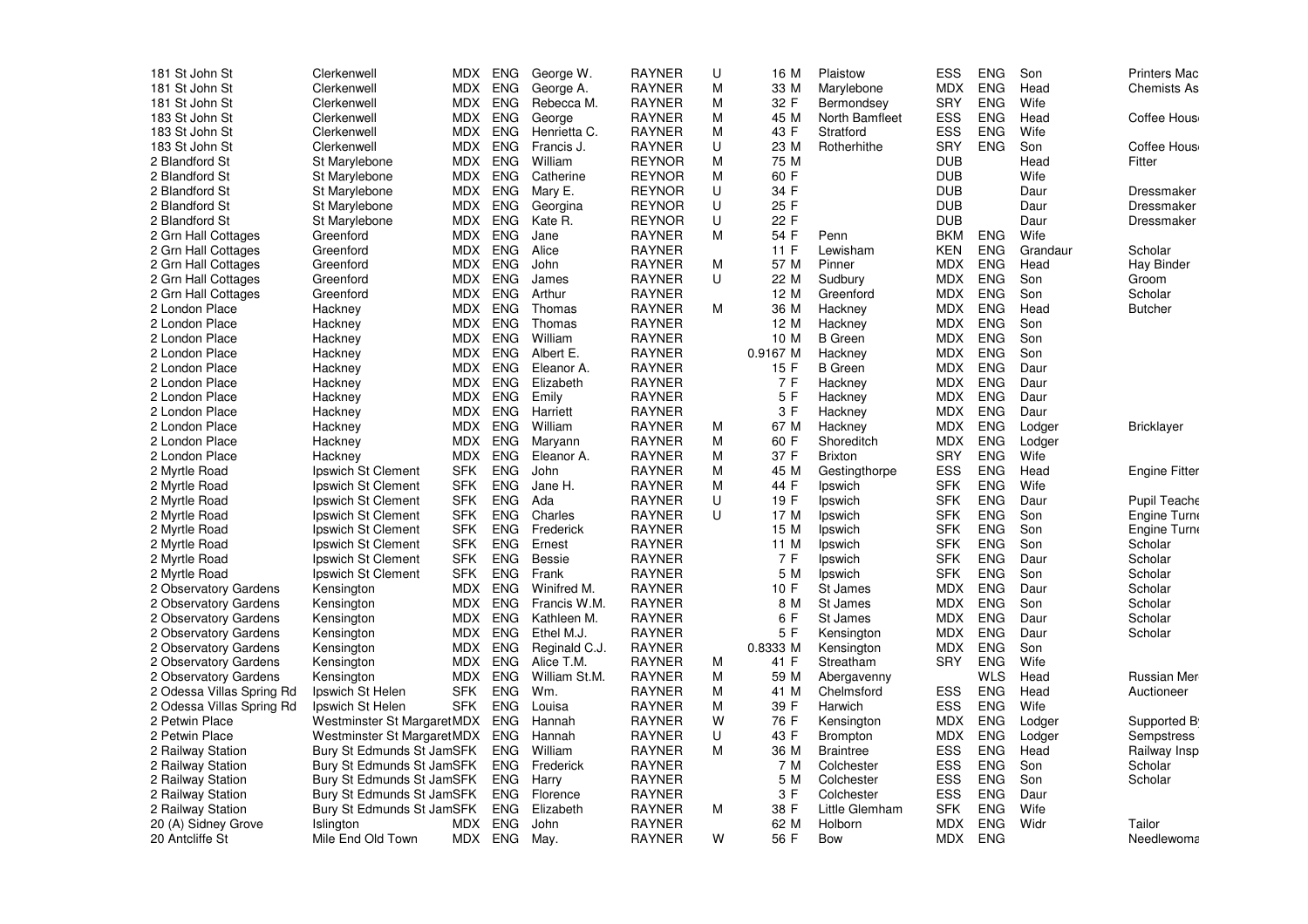| 20 Burgoyne Rd                          | <b>Bethnal Green</b>       | MDX        | <b>ENG</b> | Herbert              | <b>RAYNER</b> | U | 20 M     | Halstead             | ESS        | <b>ENG</b> | Lodger        | Clerk              |
|-----------------------------------------|----------------------------|------------|------------|----------------------|---------------|---|----------|----------------------|------------|------------|---------------|--------------------|
| 20 Great Peter St                       | Westminster St John EvaMDX |            | <b>ENG</b> | George               | <b>RAYNER</b> | U | 56 M     | Cheltenham           | GLS        | <b>ENG</b> | Lodger        | Groom              |
| 22 1/2 Thrawl St                        | Spitalfields               | MDX        | ENG        | Sarah                | RAINER        | W | 56 F     | Portsmouth           |            |            | Head          | School Mind        |
| 22 1/2 Thrawl St                        | Spitalfields               | MDX        | <b>ENG</b> | Charles              | RAINER        | U | 15 M     | Spitalfields         |            |            | Son           | <b>Gas Fitter</b>  |
| 22 1/2 Thrawl St                        | Spitalfields               | MDX        | <b>ENG</b> | Eliza                | RAINER        | U | 21 F     | Spitalfields         |            |            | Daur          | Bench Draw         |
| 22 1/2 Thrawl St                        | Spitalfields               | MDX.       | <b>ENG</b> | Thomas               | RAINER        |   | 12 M     | Spitalfields         |            |            | Son           | Scholar            |
| 22 1/2 Thrawl St                        | Spitalfields               | MDX        | <b>ENG</b> | Rose                 | RAINER        |   | 1.3333 F | Spitalfields         |            |            | Daur          |                    |
| 22 Theberton St                         | Islington                  | MDX.       | <b>ENG</b> | Charlotte            | <b>RAYNER</b> | м | 58 F     | <b>Ilford</b>        | <b>ESS</b> | <b>ENG</b> | Wife          |                    |
| 22 Theberton St                         | Islington                  | MDX.       | <b>ENG</b> | Thomas J.            | <b>RAYNER</b> | M | 73 M     | Lambeth              | <b>SRY</b> | <b>ENG</b> | Head          | Buyer (Meat)       |
| 22 Yardley St                           | Clerkenwell                | MDX        | <b>ENG</b> | John                 | <b>RAYNER</b> | м | 77 M     | Clerkenwell          | MDX        | <b>ENG</b> | Head          | <b>Cabinet Mak</b> |
| 22 Yardley St                           | Clerkenwell                | <b>MDX</b> | <b>ENG</b> | Mary                 | <b>RAYNER</b> | M | 53 F     | Clerkenwell          | <b>MDX</b> | <b>ENG</b> | Wife          |                    |
| 23 Hampden Rd                           | Islington                  | MDX        | ENG        | Daniel G.            | <b>RAYNER</b> | M | 58 M     | Holborn              | MDX        | <b>ENG</b> | Head          | Carpenter          |
| 23 Hampden Rd                           | Islington                  | <b>MDX</b> | <b>ENG</b> | Susan C.             | <b>RAYNER</b> | U | 17F      | Islington            | <b>MDX</b> | <b>ENG</b> | Daur          |                    |
| 23 Hampden Rd                           | Islington                  | MDX        | <b>ENG</b> | Frederick A.G.       | <b>RAYNER</b> | U | 14 M     | Islington            | <b>MDX</b> | <b>ENG</b> | Son           | Office Boy         |
| 23 Hampden Rd                           | Islington                  | MDX        | <b>ENG</b> | Walter J.            | <b>RAYNER</b> | U | 8 M      | Islington            | <b>MDX</b> | <b>ENG</b> | Son           | Scholar            |
| 23 Hampden Rd                           | Islington                  | <b>MDX</b> | <b>ENG</b> | Percival A.          | <b>RAYNER</b> | U | 6 M      | Islington            | <b>MDX</b> | <b>ENG</b> | Son           | Scholar            |
| 23 Hampden Rd                           | Islington                  | MDX        | <b>ENG</b> | Charles              | <b>RAYNER</b> | U | 4 M      | Islington            | <b>MDX</b> | <b>ENG</b> | Son           |                    |
| 23 Hampden Rd                           | Islington                  | MDX.       | ENG        | Frank                | <b>RAYNER</b> | U | 3 M      | Islington            | MDX        | <b>ENG</b> | Son           |                    |
| 23 Hampden Rd                           | Islington                  | <b>MDX</b> | ENG        | Trepolit J.          | <b>RAYNER</b> | U | 0.4167 M | Islington            | <b>MDX</b> | <b>ENG</b> | Son           |                    |
| 23 Hampden Rd                           | Islington                  | MDX        | <b>ENG</b> | Mary A.              | <b>RAYNER</b> | M | 50 F     | America              |            |            | Wife          |                    |
| 23 Hampden Rd                           | Islington                  | MDX.       | <b>ENG</b> | John                 | <b>RAYNER</b> | U | 22 M     | America              |            |            | Son           | Warehousen         |
| 27 Brighton St Duke Of WellinSt Pancras |                            | MDX        | <b>ENG</b> | Alfred               | <b>RAYNER</b> | U | 22 M     | Halstead             | <b>ESS</b> | <b>ENG</b> | Servt         | Potman             |
| 27 Formosa Str                          | Paddington                 | MDX.       | <b>ENG</b> | Sarah                | <b>RAYNER</b> | U | 57 F     |                      |            | <b>SCT</b> | Lodger        | Clergymans         |
| 27 Matilda St                           | <b>Bethnal Green</b>       | MDX        | ENG        | James                | <b>RAYNER</b> | м | 32 M     | Chelmsford           | <b>ESS</b> | <b>ENG</b> | Head          | Dock Labore        |
| 27 Matilda St                           | <b>Bethnal Green</b>       | <b>MDX</b> | <b>ENG</b> | Harriett             | <b>RAYNER</b> | M | 32 F     | Hackney              | <b>MDX</b> | <b>ENG</b> | Wife          |                    |
| 27 Matilda St                           | <b>Bethnal Green</b>       | MDX        | <b>ENG</b> | Phillip              | <b>RAYNER</b> |   | 6 F      | <b>Bethnal Green</b> | <b>MDX</b> | <b>ENG</b> | Daur          |                    |
| 27 Matilda St                           | <b>Bethnal Green</b>       | MDX        | <b>ENG</b> | Phoebe               | <b>RAYNER</b> |   | 5 F      | <b>Bethnal Green</b> | <b>MDX</b> | ENG        | Daur          |                    |
| 27 Matilda St                           | <b>Bethnal Green</b>       | <b>MDX</b> | <b>ENG</b> | Reuben               | <b>RAYNER</b> |   | 3 M      | <b>Bethnal Green</b> | <b>MDX</b> | <b>ENG</b> | Son           |                    |
| 27 Matilda St                           | <b>Bethnal Green</b>       | MDX        | <b>ENG</b> | Harriett             | <b>RAYNER</b> |   | 2 F      | <b>Bethnal Green</b> | <b>MDX</b> | <b>ENG</b> | Daur          |                    |
| 27 Matilda St                           | Bethnal Green              | <b>MDX</b> | ENG        | Agnes                | <b>RAYNER</b> |   | 0.9167 F | <b>Bethnal Green</b> | <b>MDX</b> | <b>ENG</b> | Daur          |                    |
| 281 Goswell Road                        | Clerkenwell                | <b>MDX</b> | <b>ENG</b> | Charles F.           | <b>RAYNER</b> | U | 23 M     | Halstead             | <b>ESS</b> | <b>ENG</b> | Serv          | <b>Baker</b>       |
| 29 Livermere Rd                         | Shoreditch                 | MDX        | <b>ENG</b> | Rebecca              | <b>RAYNER</b> | U | 71 F     | Lexton               | <b>ESS</b> | <b>ENG</b> | (Head)        | Formerly Ne        |
| 3 Alvine St                             | Hammersmith                | MDX        | <b>ENG</b> | Martha               | <b>RAYNOR</b> |   | 21 F     | <b>Ilford</b>        | <b>ESS</b> | <b>ENG</b> | Servt         | Genl Servt         |
| 3 Finsbury Circus                       | St Stephen Coleman StreMDX |            | <b>ENG</b> | Elizabeth            | <b>RAYNER</b> | м | 63 F     | Spitalfields         | <b>MDX</b> | <b>ENG</b> | Wife          | Servant            |
| 3 Finsbury Circus                       | St Stephen Coleman StreMDX |            | ENG        | John Chas.           | <b>RAYNER</b> | M | 64 M     | Camberwell           | <b>SRY</b> | <b>ENG</b> | Head          | Messenger          |
| 3 Southwood Terrace SouthwHornsey       |                            | MDX.       | <b>ENG</b> | Philip               | <b>RAYNOR</b> | U | 24 M     | Helvedon Hatch       | <b>ESS</b> | <b>ENG</b> | Lodger (Head) | Schoolmaste        |
| 308 Kingsland Rd                        | Hackney                    | MDX        | <b>ENG</b> | Thomas               | <b>RAYNER</b> | M | 56 M     | Wainfleet            | LIN        | <b>ENG</b> | Head          | <b>Cabinet Mak</b> |
| 308 Kingsland Rd                        | Hackney                    | MDX        | <b>ENG</b> | Jane                 | <b>RAYNER</b> | М | 51 F     | Peterboro            | <b>NTH</b> | <b>ENG</b> | Wife          |                    |
| 31 Dalling Rd                           | Hammersmith                | <b>MDX</b> | <b>ENG</b> | George               | <b>RAYNER</b> | M | 44 M     | Halstead             | <b>ESS</b> | <b>ENG</b> | Head          | Carman             |
| 31 Dalling Rd                           | Hammersmith                | MDX.       | <b>ENG</b> | Susan                | <b>RAYNER</b> | M | 42 F     | Halstead             | <b>ESS</b> | <b>ENG</b> | Wife          |                    |
| 31 Dalling Rd                           | Hammersmith                | MDX        | <b>ENG</b> | Louisa               | <b>RAYNER</b> | U | 17 F     | Hammersmith          | MDX        | <b>ENG</b> | Daur          | Dressmaker         |
| 318 City Rd                             | St Luke                    | <b>MDX</b> | <b>ENG</b> | Ann                  | <b>RAYNER</b> | W | 64 F     | Portsmouth           | <b>HAM</b> | <b>ENG</b> | Head          | Income From        |
| 318 City Rd                             | St Luke                    | <b>MDX</b> | <b>ENG</b> | <b>Henry Ambrose</b> | <b>RAYNER</b> | U | 38 M     | London City Of       | <b>MDX</b> | <b>ENG</b> | Son           | Upholsterer I      |
| 318 City Rd                             | St Luke                    | MDX        | <b>ENG</b> | Louisa Ann           | <b>RAYNER</b> | U | 22 F     | London City Of       | <b>MDX</b> | <b>ENG</b> | Daur          |                    |
| 318 City Rd                             | St Luke                    | <b>MDX</b> | <b>ENG</b> | Alice Emma           | <b>RAYNER</b> | U | 20 F     | London City Of       | <b>MDX</b> | <b>ENG</b> | Daur          |                    |
| 32 Gloucester St                        | St George Hanover SquaMDX  |            | <b>ENG</b> | Ellen                | <b>RAYNER</b> | U | 26 F     |                      | ESS        | <b>ENG</b> | Servant       | Ladys Maid         |
| 32 Noel St.                             | Islington                  | MDX.       | <b>ENG</b> | Ann                  | <b>RAYNER</b> | М | 50 F     | Abington             | <b>BRK</b> | <b>ENG</b> | Wife          |                    |
| 32 Noel St.                             | Islington                  | MDX        | <b>ENG</b> | Ann                  | <b>RAYNER</b> | M | 50 F     | Abington             | <b>BRK</b> | <b>ENG</b> | Wife          |                    |
| 32 Noel St.                             | Islington                  | MDX        | ENG        | William              | <b>RAYNER</b> | M | 56 M     | <b>Bures</b>         | ESS        | <b>ENG</b> | Head          | Carman             |
| 32 Noel St.                             | Islington                  | MDX.       | <b>ENG</b> | Jane                 | <b>RAYNER</b> | U | 18 F     | London               | <b>MDX</b> | <b>ENG</b> | Daur          | Milliner           |
| 32 Noel St.                             | Islington                  | MDX        | ENG        | George               | <b>RAYNER</b> | U | 16 M     | London               | <b>MDX</b> | <b>ENG</b> | Son           | <b>Chemists As</b> |
| 32 Noel St.                             | Islington                  | MDX.       | <b>ENG</b> | Fredk.               | <b>RAYNER</b> | U | 13 M     | London               | <b>MDX</b> | <b>ENG</b> | Son           | Scholar            |
| 32 Wellington St                        | Islington                  | MDX        |            | ENG Lydia            | <b>RAYNER</b> | м | 59 F     | <b>Braintree</b>     | <b>ESS</b> | <b>ENG</b> | Wife          |                    |
|                                         |                            |            |            |                      |               |   |          |                      |            |            |               |                    |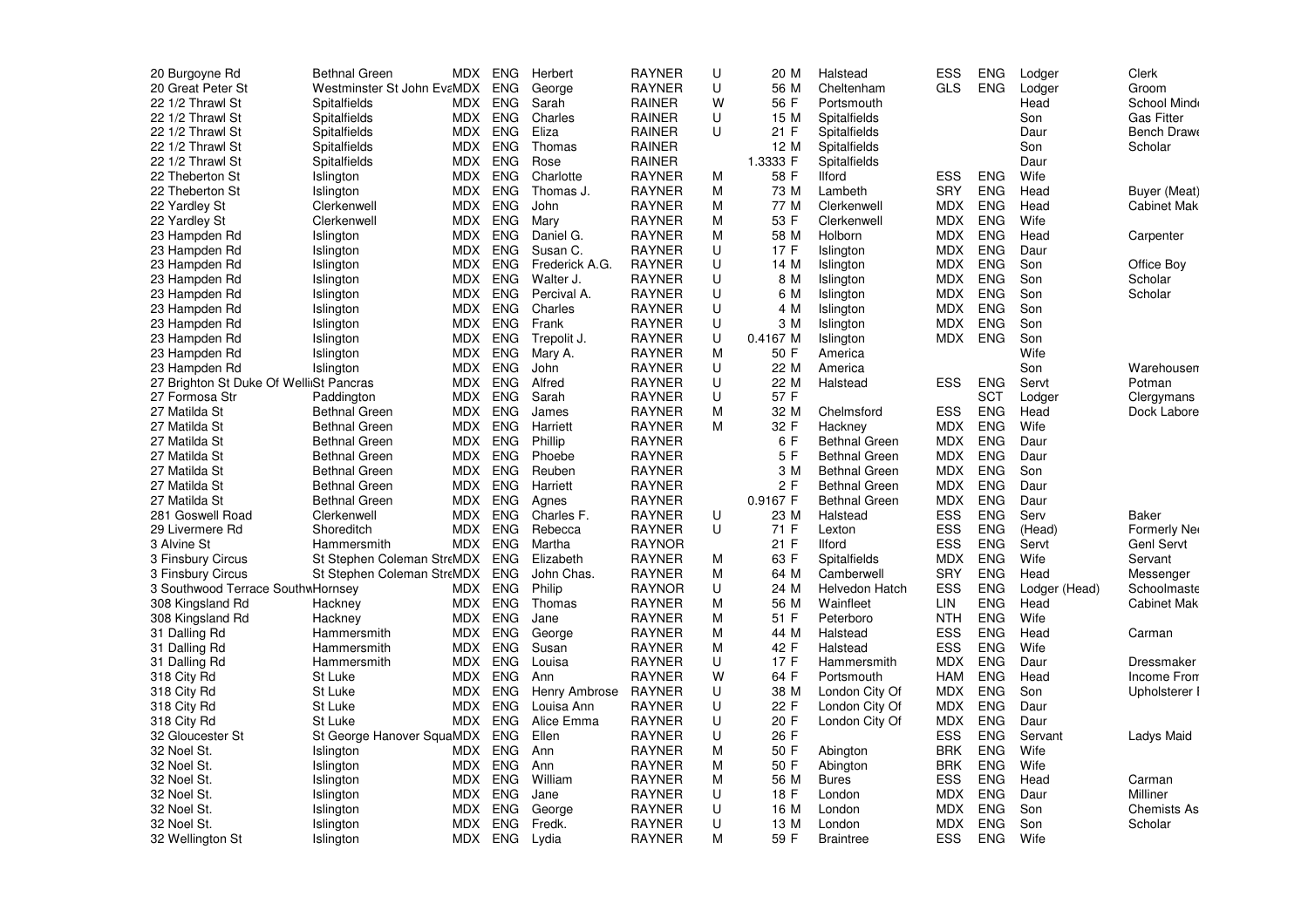| 32 Wellington St                      | Islington                 | MDX        | <b>ENG</b> | Alf.                     | <b>RAYNER</b> | U | 26 M     | <b>Braintree</b>                | ESS        | <b>ENG</b> | Son                        | Chair Seat M        |
|---------------------------------------|---------------------------|------------|------------|--------------------------|---------------|---|----------|---------------------------------|------------|------------|----------------------------|---------------------|
| 32 Wellington St                      | Islington                 | MDX        | ENG        | James                    | <b>RAYNER</b> | U | 24 M     | <b>Braintree</b>                | <b>ESS</b> | <b>ENG</b> | Son                        | Leather Worl        |
| 32 Wellington St                      | Islington                 |            | MDX ENG    | Eliz.                    | <b>RAYNER</b> | U | 37 F     | <b>Braintree</b>                | <b>ESS</b> | <b>ENG</b> | Daur                       | Dom Servan          |
| 32 Wellington St                      | Islington                 | MDX        | ENG        | Eliz.                    | <b>RAYNER</b> | U | 37 F     | <b>Braintree</b>                | ESS        | <b>ENG</b> | Daur                       | Dom Servan          |
| 32 Wellington St                      | Islington                 | MDX        | <b>ENG</b> | John H.                  | <b>RAYNER</b> | M | 66 M     | Lambeth                         | SRY        | <b>ENG</b> | Head                       | Iron Wharf P        |
| 32 Wellington St                      | Islington                 | MDX        | <b>ENG</b> | John H.                  | <b>RAYNER</b> | M | 66 M     | Lambeth                         | <b>SRY</b> | <b>ENG</b> | Head                       | Iron Wharf P        |
| 33 Chalfont Rd                        | Islington                 | MDX        | ENG        | Mary Ann                 | RAYNER        | M | 45 F     | Chelmsford                      | ESS        | <b>ENG</b> | Wife                       | Beer House          |
| 33 Chalfont Rd                        | Islington                 | <b>MDX</b> | <b>ENG</b> | Edwin                    | <b>RAYNER</b> | M | 38 M     | Kingstone                       | <b>KEN</b> | <b>ENG</b> | Head                       | Carman              |
| 34 Wood St                            | Chelsea                   | MDX        | ENG        | William                  | <b>RAYNER</b> | M | 25 M     |                                 | <b>ESS</b> | <b>ENG</b> | Head                       | Carpenter           |
| 34 Wood St                            | Chelsea                   |            | MDX ENG    | Rebecca                  | <b>RAYNER</b> | М | 26 F     |                                 | <b>ESS</b> | <b>ENG</b> | Wife                       |                     |
| 34 Wood St                            | Chelsea                   | MDX        | <b>ENG</b> | Alice G.                 | <b>RAYNER</b> |   | 0.4167 F |                                 | <b>MDX</b> | <b>ENG</b> | Dau                        |                     |
| 35 Carlyle Sq                         | Chelsea                   | MDX        | <b>ENG</b> | Annie                    | RAYNER        | U | 21 F     | Barling                         | ESS        | <b>ENG</b> | Serv                       | Housemaid           |
|                                       |                           | MDX        | <b>ENG</b> | Emma                     | <b>RAYNER</b> | U | 11 F     |                                 | ESS        | <b>ENG</b> |                            |                     |
| 37 And 38 Gt Alie St                  | Whitechapel               |            |            |                          |               | U |          | Stratford                       |            |            | Inmate Viz Patient<br>Daur | Scholar             |
| 37 Galt Street                        | Limehouse                 | MDX        | <b>ENG</b> | Harriet                  | <b>RAYNER</b> |   | 28 F     | Limehouse                       | <b>MDX</b> | <b>ENG</b> |                            | Waistcoat M         |
| 37 Galt Street                        | Limehouse                 | MDX        | <b>ENG</b> | George M.                | <b>RAYNER</b> | U | 22 M     | Limehouse                       | <b>MDX</b> | <b>ENG</b> | Son                        | Blacksmith          |
| 37 Galt Street                        | Limehouse                 | MDX        | <b>ENG</b> | James P.                 | <b>RAYNER</b> | М | 64 M     | Yarmouth                        | <b>NFK</b> | <b>ENG</b> | Head                       | Shipwright          |
| 37 Galt Street                        | Limehouse                 | MDX        | <b>ENG</b> | Harriett                 | <b>RAYNER</b> | M | 65 F     | Yarmouth                        | <b>NFK</b> | <b>ENG</b> | Wife                       |                     |
| 37 Upper Barnsbury St                 | Islington                 | MDX        | <b>ENG</b> | Anne                     | <b>RAYNER</b> | M | 55 F     | London                          | MDX        | <b>ENG</b> | Wife                       |                     |
| 37 Upper Barnsbury St                 | Islington                 | MDX        | ENG        | Mary E.                  | <b>RAYNER</b> | U | 19 F     | London                          | MDX        | <b>ENG</b> | Daur                       | No Occupati         |
| 37 Upper Barnsbury St                 | Islington                 | MDX        | <b>ENG</b> | Henry                    | <b>RAYNER</b> | U | 17 M     | Islington                       | <b>MDX</b> | <b>ENG</b> | Son                        | Clerk Bank          |
| 37 Upper Barnsbury St                 | Islington                 | MDX        | ENG        | William                  | <b>RAYNER</b> | U | 16 M     | Islington                       | MDX        | ENG        | Son                        | Solicitors Cle      |
| 37 Upper Barnsbury St                 | Islington                 | MDX        | <b>ENG</b> | George F.                | <b>RAYNER</b> | M | 52 M     | Norwich                         |            |            | Head                       | Printer             |
| 370 Hackney Rd                        | <b>Bethnal Green</b>      | <b>MDX</b> | <b>ENG</b> | James                    | <b>RAYNER</b> | M | 38 M     | <b>Beth Grn</b>                 | <b>MDX</b> | <b>ENG</b> | Head                       | Brass Finish        |
| 370 Hackney Rd                        | <b>Bethnal Green</b>      | MDX        | ENG        | Sarah A.                 | RAYNER        | M | 38 F     | <b>Beth Grn</b>                 | <b>MDX</b> | ENG        | Wife                       | Brass Finish        |
| 370 Hackney Rd                        | <b>Bethnal Green</b>      | MDX        | <b>ENG</b> | Mary A.                  | <b>RAYNER</b> | U | 15 F     | <b>Beth Grn</b>                 | MDX        | <b>ENG</b> | Daur                       |                     |
| 370 Hackney Rd                        | <b>Bethnal Green</b>      | MDX        | ENG        | James                    | <b>RAYNER</b> | U | 12 M     | Mile End                        | <b>MDX</b> | <b>ENG</b> | Son                        | Scholar             |
| 370 Hackney Rd                        | <b>Bethnal Green</b>      | MDX        | ENG        | Emma                     | <b>RAYNER</b> | U | 10 F     | Beth Grn                        | <b>MDX</b> | <b>ENG</b> | Daur                       | Scholar             |
| 370 Hackney Rd                        | <b>Bethnal Green</b>      | MDX        | <b>ENG</b> | Alfred                   | <b>RAYNER</b> | U | 8 M      | <b>Beth Grn</b>                 | MDX        | <b>ENG</b> | Son                        | Scholar             |
| 370 Hackney Rd                        | <b>Bethnal Green</b>      | MDX        | <b>ENG</b> | Sarah                    | <b>RAYNER</b> | U | 6 F      | <b>Beth Grn</b>                 | MDX        | <b>ENG</b> | Daur                       | Scholar             |
| 370 Hackney Rd                        | <b>Bethnal Green</b>      | <b>MDX</b> | <b>ENG</b> | Albert                   | <b>RAYNER</b> | U | 5 M      | Beth Grn                        | <b>MDX</b> | <b>ENG</b> | Son                        | Scholar             |
| 370 Hackney Rd                        | <b>Bethnal Green</b>      | MDX        | <b>ENG</b> | William                  | <b>RAYNER</b> | U | 1 M      | <b>Beth Grn</b>                 | MDX        | <b>ENG</b> | Son                        |                     |
| 370 Hackney Rd                        | <b>Bethnal Green</b>      | MDX        | <b>ENG</b> | James                    | <b>RAYNER</b> | W | 67 M     | Clerkenwell                     | MDX        | <b>ENG</b> | Father                     | Pastry Cook         |
| 4 Esplanade                           | St Helier                 | <b>JSY</b> | <b>ENG</b> | Fred.                    | <b>REYNER</b> | M | 29 M     |                                 |            | <b>ENG</b> | Boarder                    | Traveller In J      |
| 4 Grove Rd                            | Mile End Old Town         | MDX        | <b>ENG</b> | Eliza                    | <b>RAYNER</b> | W | 64 F     | Canelsby                        | <b>LIN</b> | <b>ENG</b> | Head                       | <b>Mantle Make</b>  |
| 4 Grove Rd                            | Mile End Old Town         | MDX        | ENG        | Charlotte                | <b>RAYNER</b> | U | 29 F     | London                          | <b>MDX</b> | <b>ENG</b> | Daur                       | Mantle Make         |
| 4 Hollywood Rd                        | Kensington                | MDX        | <b>ENG</b> | William                  | <b>RAYNER</b> | M | 35 M     | <b>Stisted On Briantree ESS</b> |            | <b>ENG</b> | Head                       | Grocer (Emp         |
| 4 Hollywood Rd                        | Kensington                | MDX        | <b>ENG</b> | Clara                    | <b>RAYNER</b> | M | 32 F     | St Lukes                        | <b>MDX</b> | <b>ENG</b> | Wife                       |                     |
| 4 Hollywood Rd                        | Kensington                | MDX        | ENG        | Clarissa Hettie M&RAYNER |               |   | 1 F      | Kensington                      | MDX        | <b>ENG</b> | Dau                        |                     |
| 4 Hows St                             | Shoreditch                | MDX        | <b>ENG</b> | Caroline                 | <b>RAYNER</b> | W | 60 F     | Shoreditch                      |            |            | Head                       | Needlework          |
| 4 Hows St                             | Shoreditch                | <b>MDX</b> | <b>ENG</b> | Caroline                 | <b>RAYNER</b> | U | 34 F     | Shoreditch                      |            |            | Dau                        | Dressmaker          |
| 4 Queens Terrace Hampton FTeddington  |                           | MDX        | ENG        | Ann                      | RAYNER        | U | 58 F     | London West                     | MDX        | <b>ENG</b> | Boarder                    |                     |
| 41 Cambridge Terrace                  | St George Hanover SquaMDX |            | ENG        | Sarah                    | <b>RAYNOR</b> | M | 51 F     | <b>Braintree</b>                | <b>ESS</b> | <b>ENG</b> | Wife                       |                     |
| 41 Cambridge Terrace                  | St George Hanover SquaMDX |            | <b>ENG</b> | Lilla                    | <b>RAYNOR</b> | U | 15F      | Chelmsford                      | <b>ESS</b> | <b>ENG</b> | Dau                        | Milliner            |
| 41 Cambridge Terrace                  | St George Hanover SquaMDX |            |            | Edith                    | <b>RAYNOR</b> | U | 10 F     | Chelmsford                      | <b>ESS</b> | <b>ENG</b> | Dau                        | Scholar             |
|                                       |                           |            | ENG        |                          | <b>RAYNOR</b> | М |          |                                 |            | <b>ENG</b> | Head                       |                     |
| 41 Cambridge Terrace                  | St George Hanover SquaMDX |            | ENG        | Horace N.                |               |   | 59 M     | Halstead                        | ESS        |            |                            | Whitesmith          |
| 41 Osnaburgh St Earl CathcaSt Pancras |                           | MDX        | <b>ENG</b> | Edward                   | <b>RAYNOR</b> | M | 69 M     | Exeter                          | <b>DEV</b> | <b>ENG</b> | Head                       | Advertising /       |
| 41 Osnaburgh St Earl CathcaSt Pancras |                           | MDX        | ENG        | Harriet                  | <b>RAYNOR</b> | M | 58 F     | London                          | <b>MDX</b> | <b>ENG</b> | Wife                       | Dressmaker          |
| 42 Cabel St                           | Whitechapel               | MDX        | ENG        | Charles                  | <b>RAYNER</b> | U | 14 M     | Colchester                      | ESS        | <b>ENG</b> | Son                        | <b>Assistant Me</b> |
| 42 Cabel St                           | Whitechapel               | MDX        | <b>ENG</b> | Charles                  | <b>RAYNER</b> | M | 39 M     | Maldon                          | <b>ESS</b> | <b>ENG</b> | Head                       | Corn Mercha         |
| 42 Cabel St                           | Whitechapel               | MDX        | <b>ENG</b> | Ernest                   | <b>RAYNER</b> |   | 13 M     | Maldon                          | <b>ESS</b> | <b>ENG</b> | Son                        | Schaoler            |
| 42 Cabel St                           | Whitechapel               | MDX        | ENG        | Clara                    | <b>RAYNER</b> | M | 39 F     | Warley                          | ESS        | <b>ENG</b> | Wife                       |                     |
| 42 Cabel St                           | Whitechapel               | <b>MDX</b> | <b>ENG</b> | Nellie                   | <b>RAYNER</b> |   | 11 F     | Camden Town                     | <b>MDX</b> | <b>ENG</b> | Daur                       | Schaoler            |
| 42 Cabel St                           | Whitechapel               | MDX        | ENG        | Clifford                 | <b>RAYNER</b> |   | 10 M     | Islington                       | <b>MDX</b> | <b>ENG</b> | Son                        | Schaoler            |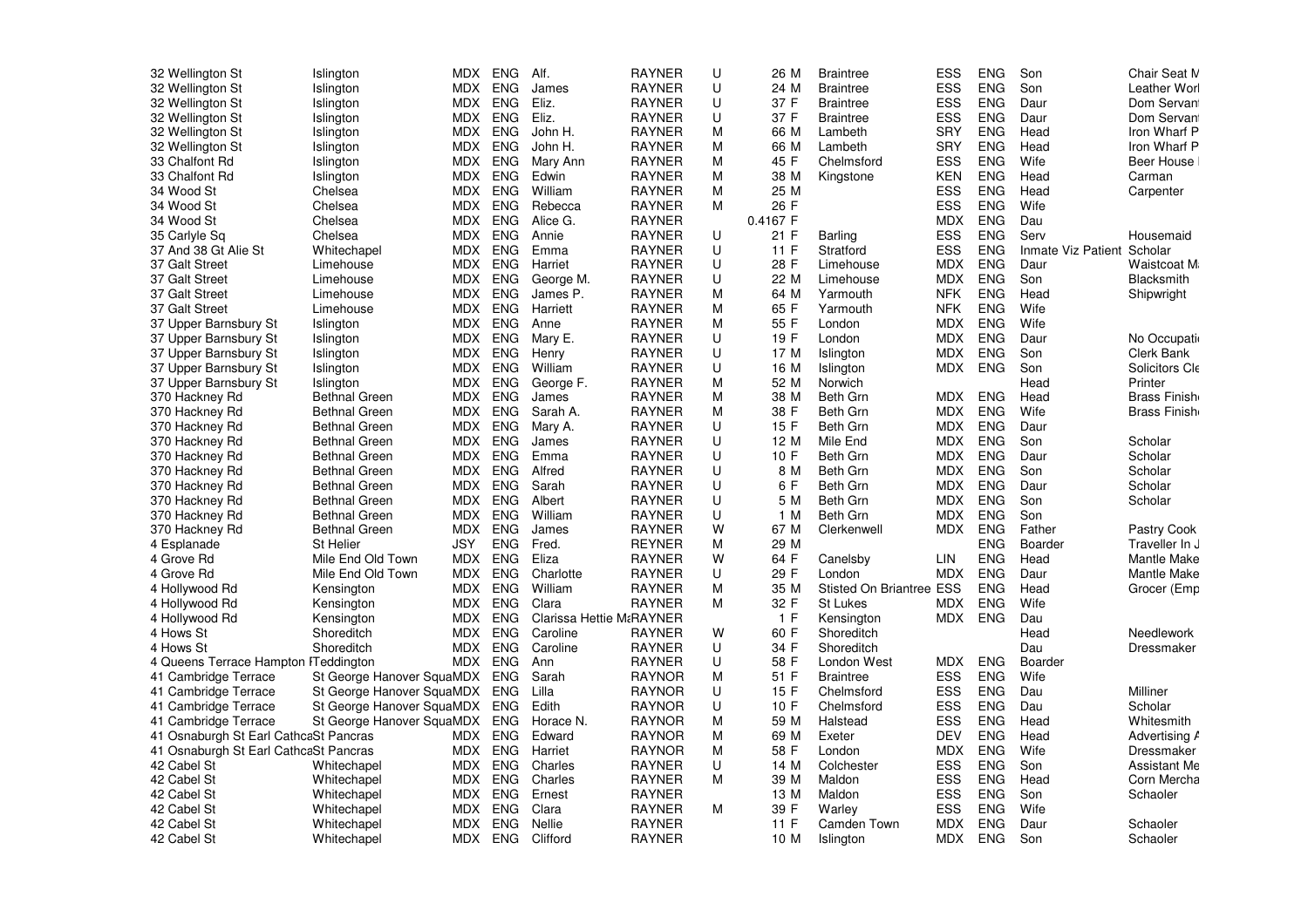| 42 Cabel St                        | Whitechapel                | <b>MDX</b> | <b>ENG</b> | Edward        | <b>RAYNER</b> |        | 9 M      | St Georges E.          | <b>MDX</b> | <b>ENG</b> | Son            | Schaoler           |
|------------------------------------|----------------------------|------------|------------|---------------|---------------|--------|----------|------------------------|------------|------------|----------------|--------------------|
| 42 Cabel St                        | Whitechapel                |            | MDX ENG    | Walter        | <b>RAYNER</b> |        | 7 M      | Whitechapel            | MDX        | <b>ENG</b> | Son            | Scholar            |
| 42 Cabel St                        | Whitechapel                | MDX        | <b>ENG</b> | Clara         | <b>RAYNER</b> |        | 4 F      | Whitechapel            | MDX        | <b>ENG</b> | Daur           | Scholar            |
| 42 Cabel St                        | Whitechapel                | MDX        | <b>ENG</b> | Herbert       | <b>RAYNER</b> |        | 3 M      | Whitechapel            | <b>MDX</b> | <b>ENG</b> | Son            | Scholar            |
| 42 Cabel St                        | Whitechapel                | MDX        | <b>ENG</b> | Edith         | <b>RAYNER</b> |        | $0.25$ F | Whitechapel            | <b>MDX</b> | <b>ENG</b> | Daur           |                    |
| 43 Fuller St                       | <b>Bethnal Green</b>       | MDX        | <b>ENG</b> | Osgood        | <b>RAYNOR</b> | м      | 23 M     | Halstead               | <b>ESS</b> | <b>ENG</b> | Head           | Saddler & Ha       |
| 43 Fuller St                       | <b>Bethnal Green</b>       |            | MDX ENG    | Eliza Ann     | <b>RAYNOR</b> | M      | 29 F     | <b>Bethnal Green</b>   | MDX        | <b>ENG</b> | Wife           |                    |
| 43 Fuller St                       | <b>Bethnal Green</b>       | MDX        | <b>ENG</b> | Eliza Matilda | <b>RAYNOR</b> | $\cup$ | $0.25$ F | <b>Bethnal Green</b>   | <b>MDX</b> | <b>ENG</b> | Daur           |                    |
| 43 Viaduct St                      | <b>Bethnal Green</b>       | MDX        | <b>ENG</b> | Alfred        | <b>RAYNER</b> | М      | 51 M     | Halstead               | <b>ESS</b> | <b>ENG</b> | Head           | Fancy Silk W       |
| 43 Viaduct St                      | <b>Bethnal Green</b>       | MDX        | ENG        | Alfred        | <b>RAYNER</b> | M      | 22 M     | Halstead               | <b>ESS</b> | <b>ENG</b> | Head           | Grocers Ass        |
| 43 Viaduct St                      | <b>Bethnal Green</b>       | MDX        | <b>ENG</b> | Emma          | <b>RAYNER</b> | U      | 17 F     | Halstead               | <b>ESS</b> | <b>ENG</b> | Daug           | Boot Machin        |
| 43 Viaduct St                      | <b>Bethnal Green</b>       | MDX        | ENG        | Phoebe        | <b>RAYNER</b> | M      | 25 F     | Halstead               | ESS        | <b>ENG</b> | Wife           |                    |
| 43 Viaduct St                      | <b>Bethnal Green</b>       | MDX        | <b>ENG</b> | Sarah         | <b>RAYNER</b> | U      | 1.1667 F | <b>Bethnal Green</b>   | <b>MDX</b> | <b>ENG</b> | Daug           |                    |
| 43 Viaduct St                      | <b>Bethnal Green</b>       | MDX        | <b>ENG</b> | Elizabeth     | <b>RAYNER</b> | M      | 52 F     | Sudbury                | <b>SFK</b> | <b>ENG</b> | Wife           | Fancy Silk W       |
| 43 Viaduct St                      | <b>Bethnal Green</b>       | MDX        | <b>ENG</b> | Samuel        | <b>RAYNER</b> | U      | 28 M     | Sudbury                | <b>SFK</b> | <b>ENG</b> | Visitor        | Domestic Se        |
| 44 Darnley Road North Side Hackney |                            | MDX        | <b>ENG</b> | Jane          | <b>RAYNER</b> | W      | 78 F     |                        | ESS        | <b>ENG</b> | Mother In Law  | Supported B        |
| 44 Darnley Road North Side Hackney |                            |            | MDX ENG    | Jane          | <b>RAYNER</b> | W      | 78 F     |                        | <b>ESS</b> | <b>ENG</b> | Mother In Law  | Supported B        |
| 44 Darnley Road North Side Hackney |                            | MDX        | <b>ENG</b> | Ann           | <b>RAYNER</b> | U      | 73 F     |                        | <b>NFK</b> | <b>ENG</b> | Aunt In Law    | Supported B        |
| 460 Hackney Rd                     | <b>Bethnal Green</b>       | MDX        | <b>ENG</b> | Reuben        | <b>RAYNER</b> | M      | 35 M     | Chelmsford             | <b>ESS</b> | <b>ENG</b> | Head           | Private Drayı      |
| 460 Hackney Rd                     | <b>Bethnal Green</b>       | MDX        | <b>ENG</b> | Sarah A.      | <b>RAYNER</b> | M      | 33 F     | Chelmsford             | <b>ESS</b> | <b>ENG</b> | Wife           |                    |
| 460 Hackney Rd                     | <b>Bethnal Green</b>       | MDX        | <b>ENG</b> | Ada M.        | <b>RAYNER</b> |        | 7 F      | <b>Bethnal Gn</b>      | <b>MDX</b> | <b>ENG</b> | Daur           | Scholar            |
| 460 Hackney Rd                     | <b>Bethnal Green</b>       | MDX        | <b>ENG</b> | Lilian E.     | <b>RAYNER</b> |        | 3F       | <b>Bethnal Gn</b>      | <b>MDX</b> | <b>ENG</b> | Daur           |                    |
| 460 Hackney Rd                     | <b>Bethnal Green</b>       | MDX        | <b>ENG</b> | Minnie S.     | <b>RAYNER</b> |        | 1 F      | <b>Bethnal Gn</b>      | <b>MDX</b> | <b>ENG</b> | Daur           |                    |
| 5 Baldwin St                       | St Luke                    |            | MDX ENG    | Mary A.       | <b>RAYNER</b> | W      | 57 F     | $\ldots$               | KEN        | <b>ENG</b> | Head           | Dressmaker         |
| 5 Cambridge Terrace                | Paddington                 | MDX.       | ENG        | Nathaniel     | <b>RAYNER</b> | W      | 65 M     | Bloomsbury             |            |            | (Head)         | Foresters An       |
| 5 Macfarlane Rd                    | Hammersmith                | MDX        | <b>ENG</b> | Geo.          | <b>RAYNER</b> | M      | 44 M     | <b>Ilford</b>          | <b>ESS</b> | <b>ENG</b> | Head           | Teacher (Scl       |
| 5 Macfarlane Rd                    | Hammersmith                | MDX        | <b>ENG</b> | Eliza M.      | <b>RAYNER</b> | M      | 36 F     | Islington              | <b>MDX</b> | <b>ENG</b> | Wife           | Teacher (Scl       |
| 5 Ramsey St                        | <b>Bethnal Green</b>       | MDX        | ENG        | Samuel        | <b>RAYNER</b> | M      | 66 M     | <b>Bethnal Green</b>   |            |            | Head           | Silk Weaver        |
| 5 Ramsey St                        | <b>Bethnal Green</b>       | MDX        | ENG        | Susannah S.   | <b>RAYNER</b> | M      | 71 F     | <b>Bethnal Green</b>   |            |            | Wife           | Silk Weaver        |
| 5 Ramsey St                        | <b>Bethnal Green</b>       | <b>MDX</b> | <b>ENG</b> | Alfred        | <b>RAYNER</b> | M      | 32 M     | <b>Bethnal Green</b>   |            |            | Son            | <b>Watch Dippe</b> |
| 5 Walmer St                        | St Marylebone              | MDX        | ENG        | Samuel        | <b>RAYNER</b> | U      | 37 M     | Datchel                | <b>BKM</b> | <b>ENG</b> | Son            | Piano Case I       |
| 5 Walmer St                        | St Marylebone              | MDX        | <b>ENG</b> | Sarah         | <b>RAYNER</b> | W      | 72 F     | Maidenhead             | <b>KEN</b> | <b>ENG</b> | Head           | Dressmaker         |
| 50 Little George St                | St Pancras                 | MDX        | <b>ENG</b> | Henry         | <b>RAYNER</b> | М      | 58 M     | Thanington             | <b>KEN</b> | <b>ENG</b> | Head           | Foreman            |
| 50 Little George St                | St Pancras                 | MDX        | <b>ENG</b> | Louisa        | <b>RAYNER</b> | M      | 53 F     | Thanington             | <b>KEN</b> | <b>ENG</b> | Wife           |                    |
| 50 Little George St                | St Pancras                 | MDX        | <b>ENG</b> | William C.    | <b>RAYNER</b> |        | 15 M     | <b>St Pancras</b>      | <b>MDX</b> | <b>ENG</b> | Son            | Canvas Stret       |
| 51 Kensington Pk Rd                | Kensington                 | MDX        | <b>ENG</b> | Samuel        | <b>RAYNER</b> | M      | 56 M     | Dartford               | <b>KEN</b> | <b>ENG</b> | Head           | Journeyman         |
| 51 Kensington Pk Rd                | Kensington                 | MDX        | ENG        | Sarah         | <b>RAYNER</b> | М      | 56 F     | Marylebone             | <b>MDX</b> | <b>ENG</b> | Wife           | Housekeepe         |
| 52 Kings Cross Rd                  | Clerkenwell                | MDX        | <b>ENG</b> | М.            | <b>RAYNER</b> | M      | 18 M     | Chelmsford             | <b>ESS</b> | <b>ENG</b> | Lodger         | Solicitors Ge      |
| 55 Aberfeldy St                    | <b>Bromley</b>             | MDX        | <b>ENG</b> | Jane          | <b>RAYNER</b> | M      | 52 F     | Slough                 | <b>BKM</b> | <b>ENG</b> | Wife           |                    |
| 55 Aberfeldy St                    | <b>Bromley</b>             | MDX        | ENG        | Thomas W.     | <b>RAYNER</b> | M      | 57 M     | Shadwell               | <b>MDX</b> | <b>ENG</b> | Head           | Plumber            |
| 56 Upper Garden Street             | Westminster St John EvaMDX |            | <b>ENG</b> | William       | <b>RAYNER</b> | U      | 21 M     | Hackney                | <b>MDX</b> | <b>ENG</b> | Son            | Blacksmith         |
| 56 Upper Garden Street             | Westminster St John EvaMDX |            | <b>ENG</b> | Eleanor       | <b>RAYNER</b> | W      | 65 F     | <b>Bury St Edmunds</b> | <b>SFK</b> | <b>ENG</b> | Head           | <b>Tailoress</b>   |
| 57 Golborne Road                   | Kensington                 | MDX        | ENG        | Anne          | <b>RAYNER</b> | M      | 39 F     | Brentwood              | <b>ESS</b> | <b>ENG</b> | Wife           |                    |
| 57 Golborne Road                   | Kensington                 |            | MDX ENG    | Charles       | <b>RAYNER</b> |        | 10 M     | <b>Buckhurst Hill</b>  | <b>ESS</b> | <b>ENG</b> | Son            | Scholar            |
| 57 Golborne Road                   | Kensington                 | MDX        | ENG        | Edward        | <b>RAYNER</b> | U      | 17 M     | <b>Buckhurst Hill</b>  | <b>ESS</b> | <b>ENG</b> | <b>Brother</b> | Zinc Worker        |
| 57 Golborne Road                   | Kensington                 | MDX        | ENG        | Charles       | <b>RAYNER</b> | M      | 36 M     | London St Bridges      | <b>MDX</b> | <b>ENG</b> | Head           | Dairyman           |
| 57 Golborne Road                   | Kensington                 | <b>MDX</b> | <b>ENG</b> | Henry         | <b>RAYNER</b> |        | 8 M      | London Bethnal GreeMDX |            | <b>ENG</b> | Son            | Scholar            |
| 57 Golborne Road                   | Kensington                 | MDX        | ENG        | Alice         | <b>RAYNER</b> |        | 6 F      | Westbourne Pk          | <b>MDX</b> | <b>ENG</b> | Daur           | Scholar            |
| 57 Golborne Road                   | Kensington                 | MDX        | ENG        | Edith         | <b>RAYNER</b> |        | 3 F      | Westbourne Pk          | MDX        | ENG        | Daur           | Scholar            |
| 57 Golborne Road                   | Kensington                 | MDX        | <b>ENG</b> | Isabella      | <b>RAYNER</b> |        | $0.25$ F | Westbourne Pk          | <b>MDX</b> | <b>ENG</b> | Daur           |                    |
| 6 Church Grove                     | Islington                  | MDX        | <b>ENG</b> | Annie         | <b>RAYNER</b> | M      | 23 F     | Southend               | <b>ESS</b> | <b>ENG</b> | Wife           |                    |
| 6 Church Grove                     | Islington                  | MDX        | <b>ENG</b> | George        | <b>RAYNER</b> | М      | 23 M     | Clerkenwell            |            |            | Head           | Carman             |
| 6 Church Grove                     | Islington                  |            | MDX ENG    | George F.     | <b>RAYNER</b> |        | 0.0833 M | St Mary Islington      |            |            | Son            |                    |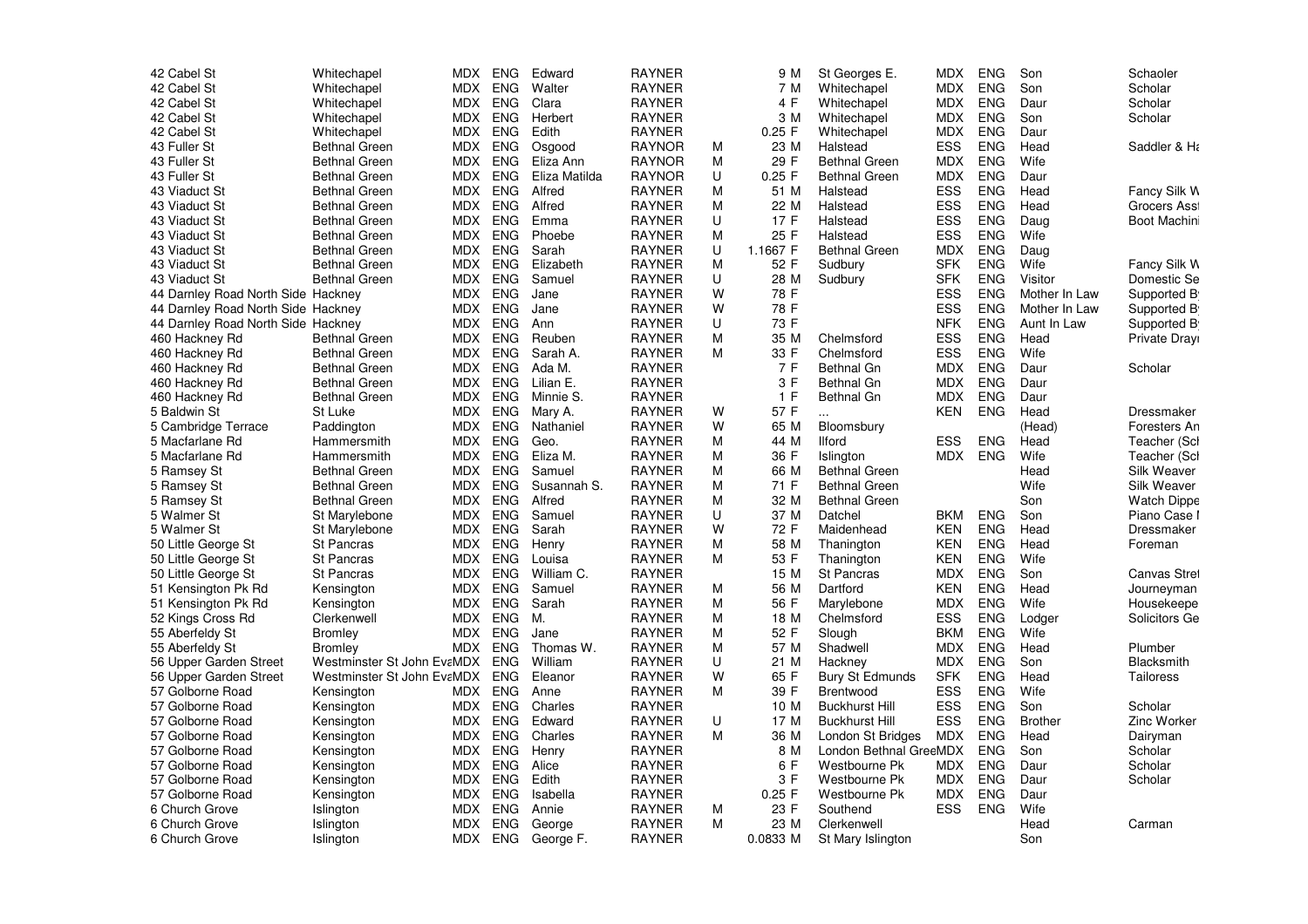| 6 Tyssen St                               | Shoreditch               | <b>MDX</b> | <b>ENG</b> | Martha     | <b>RAYNER</b> | M | 60 F     | Shoreditch                | <b>MDX</b> | <b>ENG</b> | Lodger              | <b>Bakers Wife</b>   |
|-------------------------------------------|--------------------------|------------|------------|------------|---------------|---|----------|---------------------------|------------|------------|---------------------|----------------------|
| 63 Hertford Rd                            | Hackney                  | <b>MDX</b> | ENG        | William    | <b>RAYNER</b> | M | 62 M     | London City               | MDX        | <b>ENG</b> | Head                | <b>Butchers Ma</b>   |
| 63 Hertford Rd                            | Hackney                  | <b>MDX</b> | <b>ENG</b> | Maria      | <b>RAYNER</b> | M | 59 F     |                           | <b>MDX</b> | <b>ENG</b> | Wife                |                      |
| 63 Hertford Rd                            | Hackney                  | <b>MDX</b> | <b>ENG</b> | John H.    | <b>RAYNER</b> | U | 28 M     | Kingsland                 | MDX        | <b>ENG</b> | Son                 | Milkman              |
| 63 Hertford Rd                            | Hackney                  | <b>MDX</b> | <b>ENG</b> | Alice L.   | <b>RAYNER</b> | U | 21 F     | Kingsland                 | <b>MDX</b> | <b>ENG</b> | Daur                |                      |
| 65 Don Rd                                 | <b>St Helier</b>         | JSY        | <b>ENG</b> | Elizabeth  | <b>RAYNER</b> | U | 25 F     |                           |            | <b>ENG</b> | Serv                | <b>Parlour Maid</b>  |
| 65 Pooles Park                            | Islington                | MDX        | <b>ENG</b> | George     | <b>RAYNER</b> | M | 39 M     | Halstead                  | <b>ESS</b> | <b>ENG</b> | Head                | Painter              |
| 65 Pooles Park                            | Islington                | <b>MDX</b> | <b>ENG</b> | Annie      | <b>RAYNER</b> | M | 32 F     | Compton                   | SOM        | <b>ENG</b> | Wife                |                      |
| 65 Pooles Park                            |                          | <b>MDX</b> | <b>ENG</b> | Albert     | <b>RAYNER</b> |   | 13 M     | Pilton                    | <b>SOM</b> | <b>ENG</b> | Son                 |                      |
|                                           | Islington                | CAM        | <b>ENG</b> |            | <b>RAYNER</b> |   |          |                           | CAM        | <b>ENG</b> |                     |                      |
| 67 Kingston Street                        | St Andrew the Less       |            |            | William H. |               | M | 28 M     | Trumpington               |            |            | Head                | Labourer             |
| 67 Kingston Street                        | St Andrew the Less       | CAM        | <b>ENG</b> | William T. | <b>RAYNER</b> |   | 4 M      |                           | CAM        | <b>ENG</b> | Son                 | Scholar              |
| 67 Kingston Street                        | St Andrew the Less       | CAM        | <b>ENG</b> | Ernest C.  | <b>RAYNER</b> |   | 1 M      |                           | <b>CAM</b> | <b>ENG</b> | Son                 |                      |
| 67 Kingston Street                        | St Andrew the Less       | CAM        | <b>ENG</b> | John       | <b>RAYNER</b> |   | 3 M      |                           | CAM        | <b>ENG</b> | Son                 |                      |
| 67 Kingston Street                        | St Andrew the Less       | CAM        | ENG        | Lucy       | <b>RAYNER</b> | M | 30 F     | Chrishall                 | <b>ESS</b> | <b>ENG</b> | Wife                |                      |
| 68 Carr St (Sweet Stuff ShopLimehouse     |                          | <b>MDX</b> | <b>ENG</b> | Mary Ann   | <b>RAYNER</b> | W | 78 F     | Rotherhithe               | <b>SRY</b> | <b>ENG</b> | <b>Wifes Mother</b> | Annuitant            |
| 7 Christ Ch Terrace                       | Chelsea                  | <b>MDX</b> | <b>ENG</b> | Catherine  | <b>RAYNER</b> | W | 63 F     | Glasgow                   |            | SCT        | Head                | Needlewoma           |
| 7 Dean Street                             | <b>St Andrew Holborn</b> | MDX        | <b>ENG</b> | Mary       | <b>RAYNOR</b> | W | 79 F     | Norwich                   |            |            | Head                | <b>Silk Weaver</b>   |
| 7 Goulton Rd                              | Hackney                  | <b>MDX</b> | <b>ENG</b> | Sarah A.   | <b>RAYNER</b> | U | 23 F     | Weeley                    | <b>ESS</b> | <b>ENG</b> | Serv                | Nursemaid C          |
| 7 Mayton St                               | Islington                | MDX        | <b>ENG</b> | Mary       | <b>REYNOR</b> | W | 64 F     | Swanley Nr Sutton At Hone |            |            | Head                | Lds Nurse            |
| 71 Red Lion St                            | <b>St George Martyr</b>  | <b>MDX</b> | <b>ENG</b> | Mary       | <b>RAYNER</b> | W | 89 F     | Chelsea                   |            |            | Lodger              | Annuitant            |
| 72 Cornwall Gardens                       | Kensington               | MDX        | <b>ENG</b> | Emily      | <b>RAYNER</b> | U | 29 F     | <b>Braintree</b>          | ESS        | <b>ENG</b> | Servant             | <b>Cook Domes</b>    |
| 72 Graham Road                            | Hackney                  | MDX        | <b>ENG</b> | John       | <b>RAYNER</b> | U | 66 M     | Birmingham                |            |            | Lodger              | Tailor               |
| 74 Golborne Rd                            | Kensington               | <b>MDX</b> | <b>ENG</b> | Lucy       | <b>RAYNOR</b> | U | 18 F     | <b>Bucks Hill</b>         | <b>ESS</b> | <b>ENG</b> | Serv                | Domestic Se          |
| 76 Bloomfield St N                        | Hackney                  | MDX        | <b>ENG</b> | Charles    | <b>RAYNER</b> | W | 69 M     | Hoxton                    |            |            | Head                | <b>Clothes Man</b>   |
| 8 Catlow St                               | Whitechapel              | <b>MDX</b> | <b>ENG</b> | Emily      | <b>RAYNER</b> | M | 23 F     | Halstead                  | <b>ESS</b> | <b>ENG</b> | Wife                | <b>Silk Weaver</b>   |
| 8 Catlow St                               | Whitechapel              | <b>MDX</b> | <b>ENG</b> | George     | <b>RAYNER</b> | M | 19 M     | Halstead                  | <b>ESS</b> | <b>ENG</b> | Head                | Harness Mal          |
| 8 Catlow St                               | Whitechapel              | MDX        | <b>ENG</b> | George     | <b>RAYNER</b> | U | 0.5833 M | Whitechapel               | MDX        | <b>ENG</b> | Son                 |                      |
| 8 Harriet St                              | Fulham                   | <b>MDX</b> | <b>ENG</b> | Henry      | <b>RAYNER</b> | W | 73 M     | Castle Corner Kilkenny    |            |            | Widr                | Annuitant            |
| 8 Smiths Buildings Essex St Bethnal Green |                          | <b>MDX</b> | <b>ENG</b> | George     | <b>RAYNER</b> | U | 22 M     | Halstead                  | <b>ESS</b> | <b>ENG</b> | Lodger (Head)       | <b>Baker</b>         |
| 82 Mile End Road                          | Mile End Old Town        | <b>MDX</b> | <b>ENG</b> | Elizabeth  | <b>RAYNER</b> | U | 55 F     | Kirby                     | <b>ESS</b> | <b>ENG</b> | Lodger              | Dressmaker           |
| 82 Mile End Road                          | Mile End Old Town        | MDX        | <b>ENG</b> | Emma       | <b>RAYNER</b> | U | 50 F     | Limehouse                 | <b>MDX</b> | <b>ENG</b> | Lodger              | Dressmaker           |
| 86 Broke Road                             | Shoreditch               | MDX        | <b>ENG</b> | Thomas     | <b>RAYNOR</b> | м | 49 M     | Barking                   | <b>ESS</b> | <b>ENG</b> | Head                | Joiner               |
| 86 Broke Road                             | Shoreditch               | <b>MDX</b> | <b>ENG</b> | Ellen      | <b>RAYNOR</b> | M | 46 F     | Dowdeswell                | GLS        | <b>ENG</b> | Wife                |                      |
| 9 Charles St                              | Kensington               | MDX        | <b>ENG</b> | Frederick  | <b>RAYNOR</b> | M | 36 M     |                           | <b>ESS</b> | <b>ENG</b> | Head                | <b>Police Const</b>  |
| 9 North British Buildings                 | Old Monkland             | <b>LKS</b> | <b>SCT</b> | Paul       | <b>RAYNOR</b> | U | 22 M     |                           |            | ENG.       | Lodger              | Wire Maker (         |
|                                           | <b>Bethnal Green</b>     | <b>MDX</b> | <b>ENG</b> | Caroline   | <b>RAYNER</b> | M | 30 F     | Broomfield                | <b>ESS</b> | <b>ENG</b> | Wife                |                      |
| 9 Wellington Row                          |                          | <b>MDX</b> | <b>ENG</b> | William    |               | M | 30 M     |                           |            | <b>ENG</b> |                     |                      |
| 9 Wellington Row                          | <b>Bethnal Green</b>     |            |            |            | <b>RAYNER</b> |   |          | Chiqwell St James         | <b>ESS</b> |            | Head                | Railway Serv         |
| 91 Castle Street                          | <b>St Giles</b>          | CAM        | <b>ENG</b> | Thomas     | <b>RAYNER</b> | U | 46 M     | <b>Gt Chesterford</b>     | <b>ESS</b> | <b>ENG</b> | Lodger              | College Serv         |
| 94 Latymer Rd                             | Hammersmith              | MDX        | <b>ENG</b> | George     | <b>RAYNER</b> | M | 45 M     | <b>Bocking</b>            | ESS        | <b>ENG</b> | Head                | Wheelwright          |
| 94 Latymer Rd                             | Hammersmith              | <b>MDX</b> | <b>ENG</b> | Martha     | <b>RAYNER</b> | M | 39 F     | Oxford St                 | <b>MDX</b> | <b>ENG</b> | Wife                |                      |
| 94 Latymer Rd                             | Hammersmith              | MDX        | <b>ENG</b> | Sarah      | <b>RAYNER</b> | U | 14 F     | Kensington                | MDX        | <b>ENG</b> | Daur                |                      |
| 94 Latymer Rd                             | Hammersmith              | <b>MDX</b> | <b>ENG</b> | Fredk.     | <b>RAYNER</b> |   | 8 M      | Shepd Bush                | <b>MDX</b> | <b>ENG</b> | Son                 |                      |
| 94 Latymer Rd                             | Hammersmith              | MDX        | <b>ENG</b> | Joseph     | <b>RAYNER</b> |   | 5 M      | Kensington                | MDX        | <b>ENG</b> | Son                 |                      |
| 94 Latymer Rd                             | Hammersmith              | <b>MDX</b> | <b>ENG</b> | Edward     | <b>RAYNER</b> |   | 4 M      | Hammth                    | <b>MDX</b> | <b>ENG</b> | Son                 |                      |
| 94 Latymer Rd                             | Hammersmith              | <b>MDX</b> | <b>ENG</b> | Louisa     | <b>RAYNER</b> |   | 1 F      | Hammth                    | <b>MDX</b> | <b>ENG</b> | Daur                |                      |
| <b>Albert Road</b>                        | Framlingham              | <b>SFK</b> | <b>ENG</b> | William    | <b>RAYNER</b> | M | 58 M     | Gestingthorpe             | <b>ESS</b> | <b>ENG</b> | Head                | <b>Retired Farm</b>  |
| Albert Road                               | Framlingham              | SFK        | <b>ENG</b> | Emma       | <b>RAYNER</b> | M | 51 F     | Framlingham               | <b>SFK</b> | <b>ENG</b> | Wife                | <b>Retired Farm</b>  |
| Angel Lane                                | Ipswich St Clement       | <b>SFK</b> | <b>ENG</b> | Elizabeth  | <b>RAYNER</b> | U | 44 F     | Oakley                    | <b>ESS</b> | <b>ENG</b> | Lodger              | Tailoress            |
| <b>Boston Rd</b>                          | Spilsby                  | LIN        | <b>ENG</b> | Arthur K.  | <b>RAYNOR</b> | M | 32 M     | Springfield               | <b>ESS</b> | <b>ENG</b> | Head                | Woollen Dra          |
| Boston Rd                                 | Spilsby                  | LIN        | <b>ENG</b> | Patty      | <b>RAYNOR</b> | U | 26 F     | Springfield               | <b>ESS</b> | <b>ENG</b> | Sister              |                      |
| <b>Boston Rd</b>                          | Spilsby                  | LIN        | <b>ENG</b> | Sarah E.   | <b>RAYNOR</b> | M | 36 F     | Malta                     |            |            | Wife                |                      |
| <b>Bretenham Village</b>                  | Brettenham               | NFK        | <b>ENG</b> | Eliza      | <b>RAYNOR</b> | M | 57 F     | Halsted                   | ESS        | <b>ENG</b> | Wife                | <b>Straw Platter</b> |
| <b>Bretenham Village</b>                  | Brettenham               | <b>NFK</b> | <b>ENG</b> | James      | <b>RAYNOR</b> | M | 52 M     | Cratfield                 | <b>SFK</b> | <b>ENG</b> | Head                | Ag Lab               |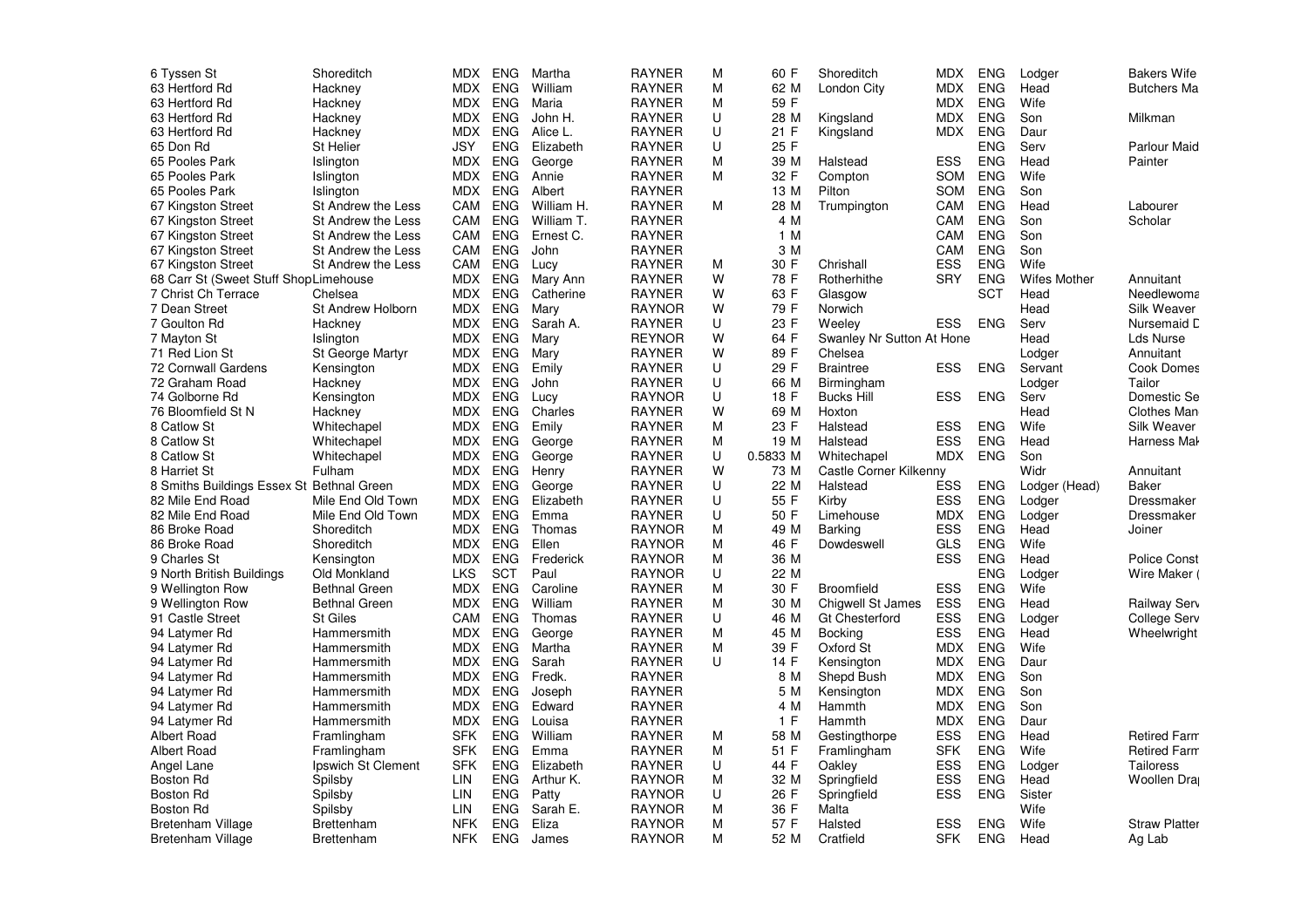| <b>Bretenham Village</b>    | <b>Brettenham</b>     | <b>NFK</b> | <b>ENG</b> | Frederick | <b>RAYNOR</b>         | U | 14 M     | Nok Blo Norton          |            |            | Son      | Ag Lab            |
|-----------------------------|-----------------------|------------|------------|-----------|-----------------------|---|----------|-------------------------|------------|------------|----------|-------------------|
| <b>Bretenham Village</b>    | <b>Brettenham</b>     | <b>NFK</b> | <b>ENG</b> | Ellen M.  | <b>RAYNOR</b>         | U | 13 F     | Nok Blo Norton          |            |            | Daur     | Scholar           |
| <b>Bretenham Village</b>    | <b>Brettenham</b>     | <b>NFK</b> | <b>ENG</b> | John R.   | <b>RAYNOR</b>         | U | 10 M     | Nok Blo Norton          |            |            | Son      | Scholar           |
| <b>Bucksthorn Lane</b>      | Eye                   | <b>SFK</b> | <b>ENG</b> | Charles   | <b>RAYNER</b>         | M | 60 M     | Ramsey                  | ESS        | <b>ENG</b> | Head     | Genl Laborer      |
| <b>Bucksthorn Lane</b>      | Eye                   | SFK        | <b>ENG</b> | Mary Ann  | <b>RAYNER</b>         | М | 55 F     | Eve                     | <b>SFK</b> | <b>ENG</b> | Wife     |                   |
| <b>Burdett Villa</b>        | Acton                 | <b>MDX</b> | <b>ENG</b> | Kate      | <b>RAYNER</b>         | U | 19 F     | Gestingthorpe           | <b>ESS</b> | <b>ENG</b> | Ser      | Nurse             |
| Cats Lane                   | <b>Great Cornard</b>  | <b>SFK</b> | <b>ENG</b> | Ellen     | <b>RAYNER OR IW</b>   |   | 46 F     | <b>Belchamp Walters</b> | <b>ESS</b> | <b>ENG</b> | Head     | Laundress         |
| Cats Lane                   | <b>Great Cornard</b>  | SFK        | <b>ENG</b> | William   | <b>RAYNER OR BAYN</b> |   | 12 M     | <b>Gt Cornard</b>       | <b>SFK</b> | <b>ENG</b> | Son      | Scholar           |
| Chichester Rd 40            | Willesden             | <b>MDX</b> | <b>ENG</b> | Jane      | <b>RAYNER</b>         | U | 61 F     | London Holburn          | <b>MDX</b> | <b>ENG</b> | Servant  | Domestic Se       |
| <b>Cottage Near Sawyers</b> | <b>Little Cornard</b> | <b>SFK</b> | <b>ENG</b> | Deborah   | <b>RAYNER</b>         | М | 45 F     | Lamarsh                 | <b>ESS</b> | <b>ENG</b> | Wife     |                   |
| Cottage Near Sawyers        | <b>Little Cornard</b> | <b>SFK</b> | ENG.       | William   | <b>RAYNER</b>         | М | 62 M     | Little Cornard          | <b>SFK</b> | <b>ENG</b> | Head     | Agricultural L    |
|                             | <b>Little Cornard</b> | <b>SFK</b> | <b>ENG</b> |           | <b>RAYNER</b>         | U | 20 M     | <b>Little Cornard</b>   | <b>SFK</b> | <b>ENG</b> | Son      |                   |
| <b>Cottage Near Sawyers</b> |                       | <b>SFK</b> | <b>ENG</b> | George    | <b>RAYNER</b>         | U | 25 F     |                         | <b>SFK</b> | <b>ENG</b> |          | Agricultural L    |
| <b>Cottage Near Sawyers</b> | Little Cornard        |            |            | Lizzie    |                       |   |          | Little Cornard          |            |            | Daur     |                   |
| <b>Founders Court</b>       | St Margaret Lothbury  | MDX        | <b>ENG</b> | Charles   | <b>RAYNER</b>         | М | 40 M     | Colchester              | ESS        | <b>ENG</b> | Head     | Housekeepe        |
| <b>Founders Court</b>       | St Margaret Lothbury  | MDX        | <b>ENG</b> | Alice M.  | <b>RAYNER</b>         | М | 40 F     | Colchester              | <b>ESS</b> | <b>ENG</b> | Wife     |                   |
| <b>Founders Court</b>       | St Margaret Lothbury  | MDX        | <b>ENG</b> | Alice S.  | <b>RAYNER</b>         |   | 12 F     | London Mile End         | <b>MDX</b> | <b>ENG</b> | Daur     | Scholar           |
| <b>Founders Court</b>       | St Margaret Lothbury  | MDX        | <b>ENG</b> | Ellen     | <b>RAYNER</b>         |   | 11 F     | London Haggerston MDX   |            | <b>ENG</b> | Daur     | Scholar           |
| <b>Founders Court</b>       | St Margaret Lothbury  | MDX        | <b>ENG</b> | Charles   | <b>RAYNER</b>         |   | 8 M      | London Haggerston MDX   |            | <b>ENG</b> | Son      | Scholar           |
| <b>Founders Court</b>       | St Margaret Lothbury  | MDX        | <b>ENG</b> | Lily      | <b>RAYNER</b>         |   | 6 F      | London St Margarets MDX |            | <b>ENG</b> | Daur     |                   |
| <b>Founders Court</b>       | St Margaret Lothbury  | MDX        | <b>ENG</b> | Gertrude  | <b>RAYNER</b>         |   | 5 F      | London St Margarets MDX |            | <b>ENG</b> | Daur     |                   |
| <b>Founders Court</b>       | St Margaret Lothbury  | MDX        | <b>ENG</b> | Frank     | <b>RAYNER</b>         |   | 4 M      | London St Margarets MDX |            | <b>ENG</b> | Son      |                   |
| Grange Road Woodbury        | Ealing                | MDX        | <b>ENG</b> | Hannah    | <b>RAYNER</b>         | U | 36 F     | <b>Braintree</b>        | ESS        | <b>ENG</b> | Serv     | <b>Cook Domes</b> |
| Hall Cottage                | Castle Camps          | CAM        | <b>ENG</b> | Martha    | <b>RAYNER</b>         | U | 31 F     | Castle Camps            | CAM        | <b>ENG</b> | Daur.    | Dressmaker        |
| Hall Cottage                | Castle Camps          | CAM        | <b>ENG</b> | John      | <b>RAYNER</b>         | U | 28 M     | Castle Camps            | CAM        | <b>ENG</b> | Son      | Shepherd          |
| <b>Hall Cottage</b>         | Castle Camps          | CAM        | <b>ENG</b> | Martha    | <b>RAYNER</b>         | U | 69 F     | Little Chesterford      | <b>ESS</b> | <b>ENG</b> | Head     |                   |
| High Rd                     | Hackney               | <b>MDX</b> | <b>ENG</b> | Elizabeth | <b>RAYNER</b>         | U | 81 F     | Sudbury                 | <b>SFK</b> | <b>ENG</b> | Lodger   | Annuitant         |
| <b>High Street</b>          | Whittlesford          | CAM        | <b>ENG</b> | Annie     | <b>RAYNOR</b>         | U | 17 F     | Chrishall               | <b>ESS</b> | <b>ENG</b> | Serv     | Servant Hou       |
| <b>High Street</b>          | Uxbridge              | <b>MDX</b> | <b>ENG</b> | Annie W.  | <b>RAYNER</b>         | U | 15 F     | Uxbridge                | <b>MDX</b> | <b>ENG</b> | Daughter |                   |
| <b>High Street</b>          | Uxbridge              | MDX        | <b>ENG</b> | Mabel     | <b>RAYNER</b>         | U | 13 F     | Uxbridge                | <b>MDX</b> | <b>ENG</b> | Daughter |                   |
| <b>High Street</b>          | Uxbridge              | <b>MDX</b> | <b>ENG</b> | Edith     | <b>RAYNER</b>         | U | 10 F     | Uxbridge                | <b>MDX</b> | <b>ENG</b> | Daughter |                   |
| <b>High Street</b>          | Uxbridge              | <b>MDX</b> | <b>ENG</b> | Ethel     | <b>RAYNER</b>         | U | 8 F      | Uxbridge                | MDX        | ENG        | Daughter |                   |
| <b>High Street</b>          | Uxbridge              | MDX        | <b>ENG</b> | Alfred    | <b>RAYNER</b>         | U | 6 M      | Uxbridge                | <b>MDX</b> | <b>ENG</b> | Son      |                   |
| <b>High Street</b>          | Uxbridge              | <b>MDX</b> | <b>ENG</b> | Charles   | <b>RAYNER</b>         | U | 4 M      | Uxbridge                | <b>MDX</b> | <b>ENG</b> | Son      |                   |
| <b>High Street</b>          | Uxbridge              | MDX        | <b>ENG</b> | Mildred   | <b>RAYNER</b>         | U | 0.8333 F | Uxbridge                | MDX        | ENG        | Daughter |                   |
| <b>High Street</b>          | Uxbridge              | MDX        | <b>ENG</b> | John C.   | <b>RAYNER</b>         | М | 57 M     | Uxbridge                |            |            | Head     | Chemist           |
| <b>High Street</b>          | Uxbridge              | <b>MDX</b> | <b>ENG</b> | Amie F.   | <b>RAYNER</b>         | M | 38 F     | Uxbridge                |            |            | Wife     |                   |
| <b>High Street</b>          | Uxbridge              | <b>MDX</b> | <b>ENG</b> | Eliza B.  | <b>RAYNER</b>         | U | 17F      | Uxbridge                |            |            | Daughter |                   |
| Holmwood                    | <b>St Pancras</b>     | <b>MDX</b> | <b>ENG</b> | Hannah    | <b>RAYNOR</b>         | U | 25 F     | Halstead                | <b>ESS</b> | <b>ENG</b> | Servant  | Cook              |
|                             |                       | CAM        | <b>ENG</b> | Alfred    | <b>RAYNER</b>         | M | 46 M     |                         | CAM        | <b>ENG</b> |          |                   |
| Lane                        | Foxton                |            |            |           |                       | U |          | Foxton                  |            |            | Head     | Ag Lab            |
| Lane                        | Foxton                | CAM        | ENG.       | John F.   | <b>RAYNER</b>         |   | 23 M     | Foxton                  | CAM        | <b>ENG</b> | Son      | Ag Lab            |
| Lane                        | Foxton                | CAM        | <b>ENG</b> | Thomas    | <b>RAYNER</b>         | U | 20 M     | Foxton                  | CAM        | <b>ENG</b> | Son      | Ag Lab            |
| Lane                        | Foxton                | CAM        | ENG        | Harry     | <b>RAYNER</b>         | U | 15 M     | Foxton                  | CAM        | <b>ENG</b> | Son      | Ag Lab            |
| Lane                        | Foxton                | CAM        | <b>ENG</b> | Elizabeth | <b>RAYNER</b>         |   | 13 F     | Foxton                  | CAM        | <b>ENG</b> | Daur     |                   |
| Lane                        | Foxton                | CAM        | <b>ENG</b> | Sarah     | <b>RAYNER</b>         |   | 9 F      | Foxton                  | CAM        | <b>ENG</b> | Daur     | Scholar           |
| Lane                        | Foxton                | CAM        | <b>ENG</b> | Frederick | <b>RAYNER</b>         |   | 7 M      | Foxton                  | CAM        | <b>ENG</b> | Son      | Scholar           |
| Lane                        | Foxton                | CAM        | <b>ENG</b> | Adeline   | <b>RAYNER</b>         |   | 3 F      | Foxton                  | CAM        | <b>ENG</b> | Daur     |                   |
| Lane                        | Foxton                | CAM        | <b>ENG</b> | Alice R.  | <b>RAYNER</b>         |   | 1 F      | Foxton                  | CAM        | <b>ENG</b> | Daur     |                   |
| Lane                        | Foxton                | CAM        | <b>ENG</b> | Susan     | <b>RAYNER</b>         | М | 44 F     | Heydon                  | ESS        | <b>ENG</b> | Wife     |                   |
| Main Rd                     | Hinxton               | CAM        | <b>ENG</b> | Wm.       | <b>RAYNER</b>         | М | 39 M     | Chesterford             | ESS        | <b>ENG</b> | Hd       | Shepherd          |
| Main Rd                     | Hinxton               | CAM        | <b>ENG</b> | Mary      | <b>RAYNER</b>         | W | 66 F     | Gt. Chesterford         | ESS        | <b>ENG</b> | Mother   |                   |
| Main Rd                     | Hinxton               | CAM        | <b>ENG</b> | Hannah R. | <b>RAYNER</b>         | М | 42 F     | Sampford                | ESS        | <b>ENG</b> | Wife     |                   |
| No:8 Three King Court       | St Luke               | MDX.       | <b>ENG</b> | Ann       | <b>RAYNER</b>         | W | 56 F     | London Rotherhithe      | <b>MDX</b> | <b>ENG</b> | Head     | General Dea       |
| No:8 Three King Court       | St Luke               | MDX        | <b>ENG</b> | Emma      | <b>RAYNER</b>         | U | 14 F     | St Lukes                | <b>MDX</b> | <b>ENG</b> | Daur     | Envelope Fo       |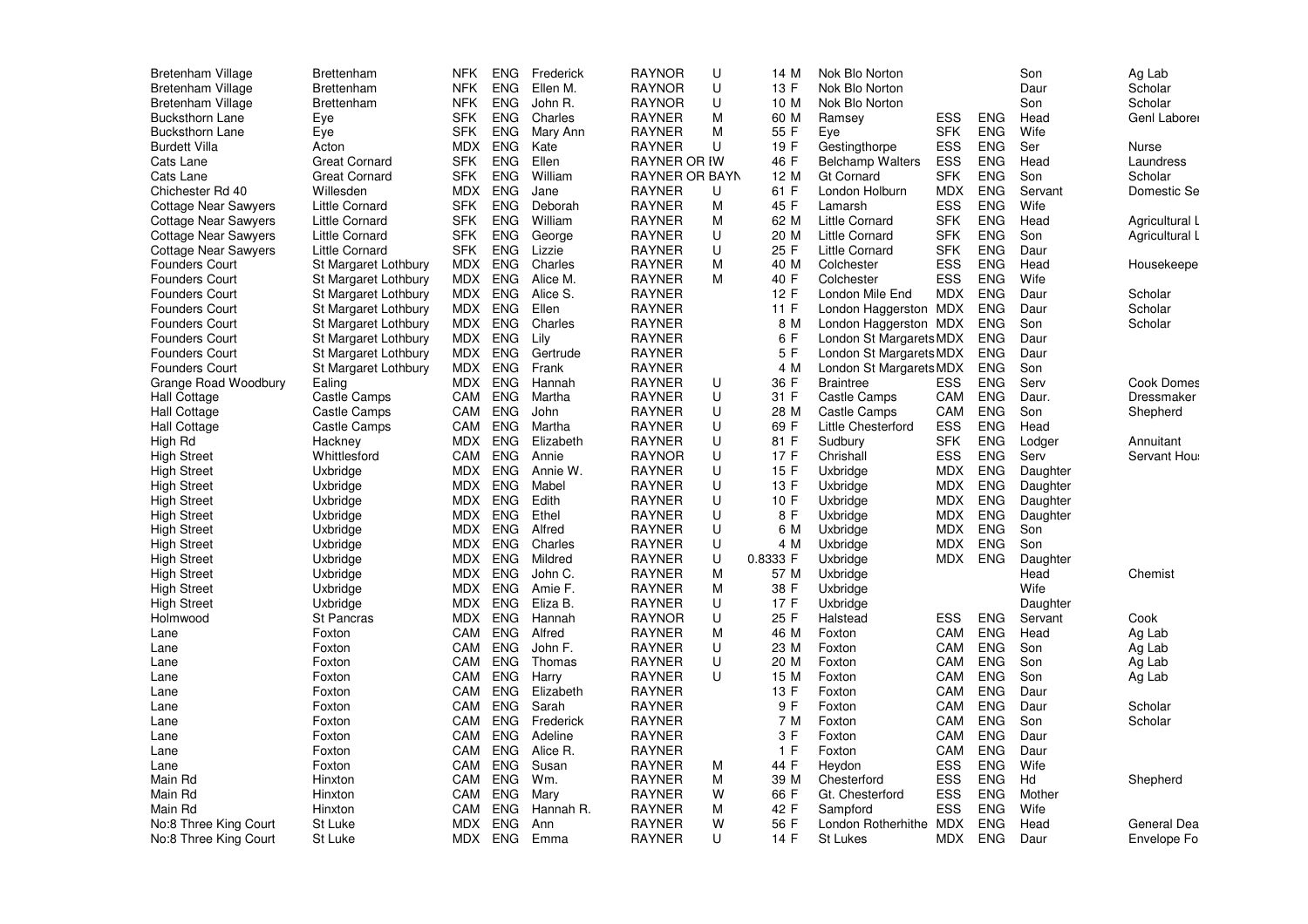| Normanton Hall                        | Normanton                 | <b>RUT</b> | <b>ENG</b> | Ann          | <b>RAYNOR</b> | U | 21 F     | Rivenhall              | <b>ESS</b> | <b>ENG</b> | Serv     | Housemaid           |
|---------------------------------------|---------------------------|------------|------------|--------------|---------------|---|----------|------------------------|------------|------------|----------|---------------------|
| Prellepene Villa                      | Twickenham                | <b>MDX</b> | <b>ENG</b> | Emily Sarah  | <b>RAYNER</b> | U | 16 F     | Little Stanbridge      | ESS        | <b>ENG</b> | Servant  | Domestic Se         |
| Scotland Green 1 Willoughby Tottenham |                           | <b>MDX</b> | <b>ENG</b> | William J.W. | <b>RAYNER</b> | U | 23 M     | Rettendon              | ESS        | <b>ENG</b> | Salesman | <b>Pawnbrokers</b>  |
| St Georges Hospital                   | St George Hanover SquaMDX |            | <b>ENG</b> | Charles      | <b>RAYNER</b> | М | 33 M     | Stisted                | ESS        | <b>ENG</b> | Patient  | Shopman (B          |
| The Hale The Gardens                  | Tottenham                 | MDX        | <b>ENG</b> | Thomas Geo.  | <b>RAYNER</b> | U | 10 M     | <b>Gt Chesterford</b>  | ESS        | <b>ENG</b> | Son      |                     |
| The Hale The Gardens                  | Tottenham                 | MDX        | <b>ENG</b> | Allen        | RAYNER        | М | 41 M     | St Chesterford         | ESS        | <b>ENG</b> | Head     | Goods Porte         |
| The Hale The Gardens                  | Tottenham                 | MDX        | <b>ENG</b> | Florence A.  | RAYNER        | U | 7 F      | Tottenham              | <b>MDX</b> | <b>ENG</b> | Dau      |                     |
| The Hale The Gardens                  | Tottenham                 | <b>MDX</b> | <b>ENG</b> | Eliza        | RAYNER        | М | 33 F     | Postingford            | <b>SFK</b> | <b>ENG</b> | Wife     |                     |
| The Marsh (Victory BeerhousPinner     |                           | <b>MDX</b> | <b>ENG</b> | Daniel       | RAYNER        | М | 33 M     | Pinner                 | <b>MDX</b> | <b>ENG</b> | Head     | Laborer             |
| The Marsh (Victory BeerhousPinner     |                           | MDX        | <b>ENG</b> | Mary A.      | RAYNER        | М | 28 F     | Pinner                 | <b>MDX</b> | <b>ENG</b> | Wife     |                     |
| The Marsh (Victory Beerhous Pinner    |                           | <b>MDX</b> | <b>ENG</b> | Sarah        | RAYNER        |   | 4 F      | Pinner                 | <b>MDX</b> | <b>ENG</b> | Daur     |                     |
| The Marsh (Victory BeerhousPinner     |                           | <b>MDX</b> | <b>ENG</b> | Edith        | <b>RAYNER</b> |   | 2F       | Pinner                 | <b>MDX</b> | <b>ENG</b> | Daur     |                     |
| The Marsh (Victory BeerhousPinner     |                           | <b>MDX</b> | <b>ENG</b> | Hannah       | <b>RAYNER</b> | w | 65 F     | Brentford              | <b>MDX</b> | <b>ENG</b> | Mother   |                     |
| Tonn? Hall                            | Poplar                    | <b>MDX</b> | <b>ENG</b> | Lydia        | <b>RAYNER</b> | U | 69 F     | Plaistow               | <b>ESS</b> | <b>ENG</b> | Sister   | <b>Retired Serv</b> |
| Wood Hall                             | Balsham                   | CAM        | <b>ENG</b> | James        | <b>RAYNER</b> | М | 45 M     | <b>Balsham</b>         | CAM        | <b>ENG</b> | Head     | Foreman on          |
| Wood Hall                             | Balsham                   | CAM        | <b>ENG</b> | Priscilla    | <b>RAYNER</b> |   | 5 F      | Balsham                | CAM        | <b>ENG</b> | Daur     | Scholar             |
| Wood Hall                             | Balsham                   | CAM        | <b>ENG</b> | Sarah        | <b>RAYNER</b> | М | 46 F     | <b>Helions Bumsted</b> | ESS        | <b>ENG</b> | Wife     |                     |
|                                       | Harmondsworth             | <b>MDX</b> | <b>ENG</b> | Richard      | <b>RAYNER</b> | U | 38 M     | Colnbrook              | <b>BKM</b> | <b>ENG</b> | Son      | Farmer (95 A        |
|                                       | Twywell                   | <b>NTH</b> | <b>ENG</b> | John T.      | <b>RAYNER</b> | М | 29 M     | Stainsfield            | ESS        | <b>ENG</b> | Head     | Ironstone La        |
|                                       | Twywell                   | <b>NTH</b> | <b>ENG</b> | Matilda      | <b>RAYNER</b> | М | 30 F     | Twywell                | <b>NTH</b> | <b>ENG</b> | Wife     | Ironstone La        |
|                                       | Twywell                   | <b>NTH</b> | <b>ENG</b> | John T.      | RAYNER        |   | 8 M      | Twywell                | <b>NTH</b> | <b>ENG</b> | Son      | Scholar             |
|                                       | Twywell                   | <b>NTH</b> | <b>ENG</b> | Millicent    | <b>RAYNER</b> |   | 7 F      | Twywell                | <b>NTH</b> | <b>ENG</b> | Daur     | Scholar             |
|                                       | Twywell                   | <b>NTH</b> | <b>ENG</b> | George S.    | <b>RAYNER</b> |   | 3 M      | Twywell                | <b>NTH</b> | <b>ENG</b> | Son      |                     |
|                                       | Twywell                   | <b>NTH</b> | <b>ENG</b> | Arthur       | <b>RAYNER</b> |   | $0.25$ M | Twywell                | <b>NTH</b> | <b>ENG</b> | Son      |                     |
|                                       | Harmondsworth             | <b>MDX</b> | <b>ENG</b> | Mary         | RAYNER        | w | 64 F     | Clapham                | <b>SRY</b> | <b>ENG</b> | Head     | Annuitant           |